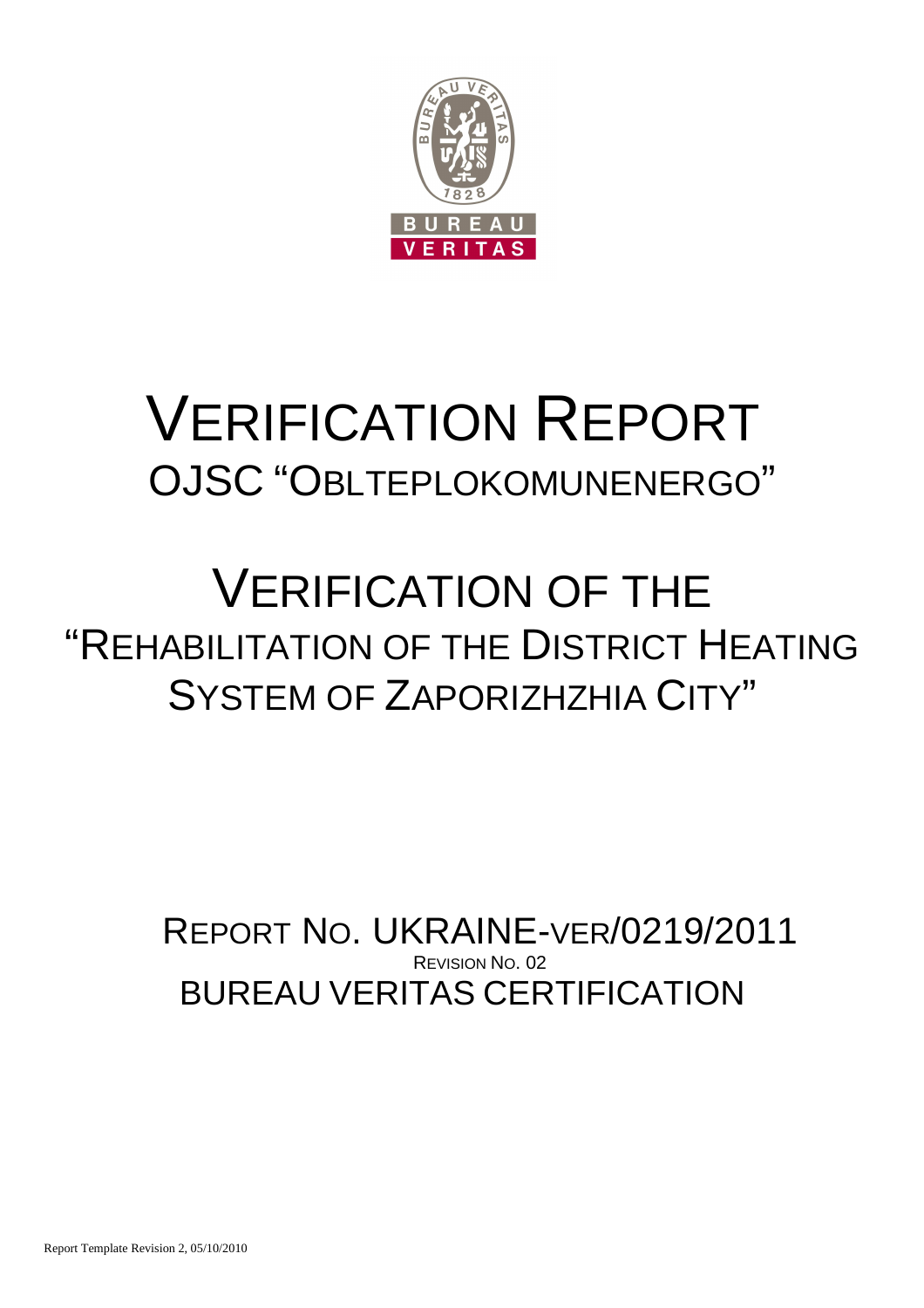

#### VERIFICATION REPORT

| Date of first issue:<br>01/04/2011                                                                                                                                                                                                                                                                                                                                                                                                                                                                                                                                                                                               | Organizational unit:                                                                                                                                                                                                                                                                                                                                                                                                                                                                                                                                                                                                                                                      | <b>Bureau Veritas Certification Holding SAS</b>                                                                                                   |      |  |  |  |
|----------------------------------------------------------------------------------------------------------------------------------------------------------------------------------------------------------------------------------------------------------------------------------------------------------------------------------------------------------------------------------------------------------------------------------------------------------------------------------------------------------------------------------------------------------------------------------------------------------------------------------|---------------------------------------------------------------------------------------------------------------------------------------------------------------------------------------------------------------------------------------------------------------------------------------------------------------------------------------------------------------------------------------------------------------------------------------------------------------------------------------------------------------------------------------------------------------------------------------------------------------------------------------------------------------------------|---------------------------------------------------------------------------------------------------------------------------------------------------|------|--|--|--|
| Client:<br>OJSC "Oblteplokomunenergo"                                                                                                                                                                                                                                                                                                                                                                                                                                                                                                                                                                                            | Client ref.:<br>Barbarov Yu. A.                                                                                                                                                                                                                                                                                                                                                                                                                                                                                                                                                                                                                                           |                                                                                                                                                   |      |  |  |  |
| Summary:<br>Bureau Veritas Certification has made the periodic verification of the «Rehabilitation of the District Heating<br>System of Zaporizhzhia City" project of OJSC "Oblteplokomunenergo" located in the city of Zaporizhzhia, and<br>applying the JI specific approach, on the basis of UNFCCC criteria for the JI, as well as criteria given to<br>provide for consistent project operations, monitoring and reporting. UNFCCC criteria refer to Article 6 of the<br>Kyoto Protocol, the JI rules and modalities and the subsequent decisions by the JI Supervisory Committee, as<br>well as the host country criteria. |                                                                                                                                                                                                                                                                                                                                                                                                                                                                                                                                                                                                                                                                           |                                                                                                                                                   |      |  |  |  |
|                                                                                                                                                                                                                                                                                                                                                                                                                                                                                                                                                                                                                                  | The verification scope is defined as a periodic independent review and ex post determination by the Accredited<br>Independent Entity of the monitored reductions in GHG emissions during defined verification period, and<br>consisted of the following three phases: i) desk review of the project design and the baseline and monitoring<br>plan; ii) follow-up interviews with project stakeholders; iii) resolution of outstanding issues and the issuance of<br>the final verification report and opinion. The overall verification, from Contract Review to Verification Report &<br>Opinion, was conducted using Bureau Veritas Certification internal procedures. |                                                                                                                                                   |      |  |  |  |
| The first output of the verification process is a list of Clarification, Corrective Actions Requests, Forward<br>Actions Requests (CR, CAR and FAR), presented in Appendix A.                                                                                                                                                                                                                                                                                                                                                                                                                                                    |                                                                                                                                                                                                                                                                                                                                                                                                                                                                                                                                                                                                                                                                           |                                                                                                                                                   |      |  |  |  |
| In summary, Bureau Veritas Certification confirms that the project is implemented as planned and described in<br>approved project design documents. Installed equipment being essential for generating emission reduction<br>runs reliably and is calibrated appropriately. The monitoring system is in place and the project is ready to<br>generate GHG emission reductions. The GHG emission reduction is calculated accurately and without material<br>errors, omissions, or misstatements, and the ERUs issued totalize 212297 tons of CO2eq for the monitoring<br>period from 01/01/2010 till 31/12/2010.                  |                                                                                                                                                                                                                                                                                                                                                                                                                                                                                                                                                                                                                                                                           |                                                                                                                                                   |      |  |  |  |
| Our opinion relates to the project's GHG emissions and resulting GHG emission reductions reported and<br>related to the approved project baseline and monitoring, and its associated documents.                                                                                                                                                                                                                                                                                                                                                                                                                                  |                                                                                                                                                                                                                                                                                                                                                                                                                                                                                                                                                                                                                                                                           |                                                                                                                                                   |      |  |  |  |
| Report No.:<br>Subject Group:<br>UKRAINE-ver/0219/2011<br>JI                                                                                                                                                                                                                                                                                                                                                                                                                                                                                                                                                                     |                                                                                                                                                                                                                                                                                                                                                                                                                                                                                                                                                                                                                                                                           |                                                                                                                                                   |      |  |  |  |
| Project title:<br>"Rehabilitation of the District Heating System in<br>Zaporizhzhia City"                                                                                                                                                                                                                                                                                                                                                                                                                                                                                                                                        |                                                                                                                                                                                                                                                                                                                                                                                                                                                                                                                                                                                                                                                                           |                                                                                                                                                   |      |  |  |  |
| Work carried out by:<br>Oleg Skoblyk - Team Leader, Verifier, Technical<br>Specialist                                                                                                                                                                                                                                                                                                                                                                                                                                                                                                                                            |                                                                                                                                                                                                                                                                                                                                                                                                                                                                                                                                                                                                                                                                           |                                                                                                                                                   | De E |  |  |  |
|                                                                                                                                                                                                                                                                                                                                                                                                                                                                                                                                                                                                                                  |                                                                                                                                                                                                                                                                                                                                                                                                                                                                                                                                                                                                                                                                           |                                                                                                                                                   |      |  |  |  |
| Work reviewed by:<br>Ivan Sokolov - Internal Technical Reviewer<br>Work approved by:<br>Flavio Gomes - Operational Manager offing SAS                                                                                                                                                                                                                                                                                                                                                                                                                                                                                            |                                                                                                                                                                                                                                                                                                                                                                                                                                                                                                                                                                                                                                                                           | $\times$<br>No distribution without permission from the<br>Client or responsible organizational unit<br><i>il</i> ication<br>Limited distribution |      |  |  |  |
| Date of this revision:<br>Rev. No.:<br>12/05/2011<br>23<br>02                                                                                                                                                                                                                                                                                                                                                                                                                                                                                                                                                                    | Number of pages:                                                                                                                                                                                                                                                                                                                                                                                                                                                                                                                                                                                                                                                          | Unrestricted distribution                                                                                                                         |      |  |  |  |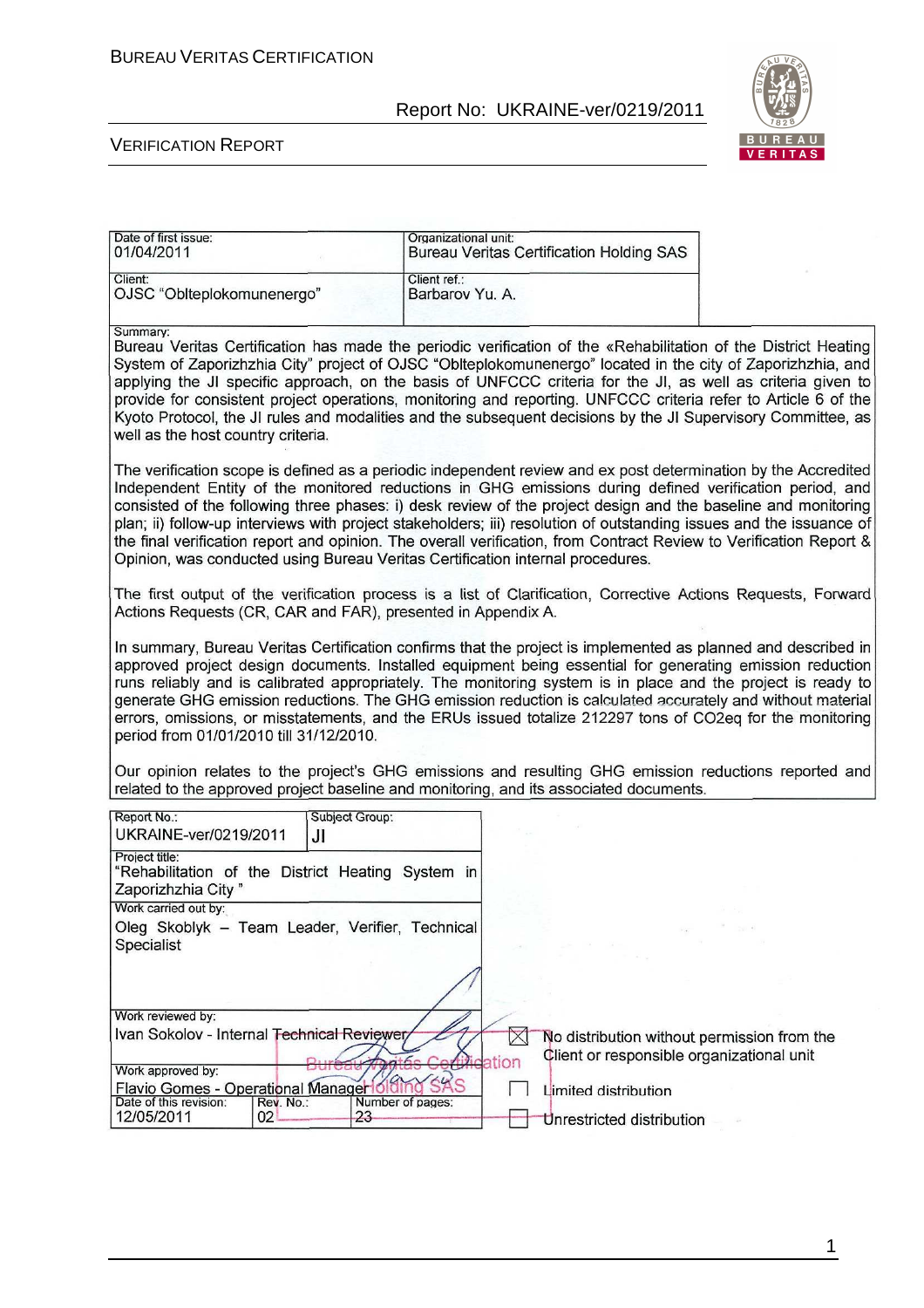

VERIFICATION REPORT

## **Table of Contents Page 2016** 1 INTRODUCTION .........................................................................................3 1.1 Objective 3 1.2 Scope 3 1.3 Verification Team 3 2 METHODOLOGY ........................................................................................4 2.1 Review of Documents 4 2.2 Follow-up Interviews 5 2.3 Resolution of Clarification, Corrective and Forward Action Requests 5 3 VERIFICATION CONCLUSIONS ............................................................6 3.1 Project approval by Parties involved (90-91) 6 3.2 Project implementation (92-93) 6 3.3 Compliance of the monitoring plan with the monitoring methodology (94-98) 7 3.4 Revision of monitoring plan (99-100) (write "Not applicable" in this section if the monitoring plan was not revised) 9 3.5 Data management (101) 9 3.6 Verification regarding programmes of activities (102-110) (write "Not applicable" in this section if the project is not a programme of activities) and the state of  $\sim$  9 4 VERIFICATION OPINION .........................................................................9 5 REFERENCES ..........................................................................................11 APPENDIX A: VERIFICATION PROTOCOL ……………………..………………….13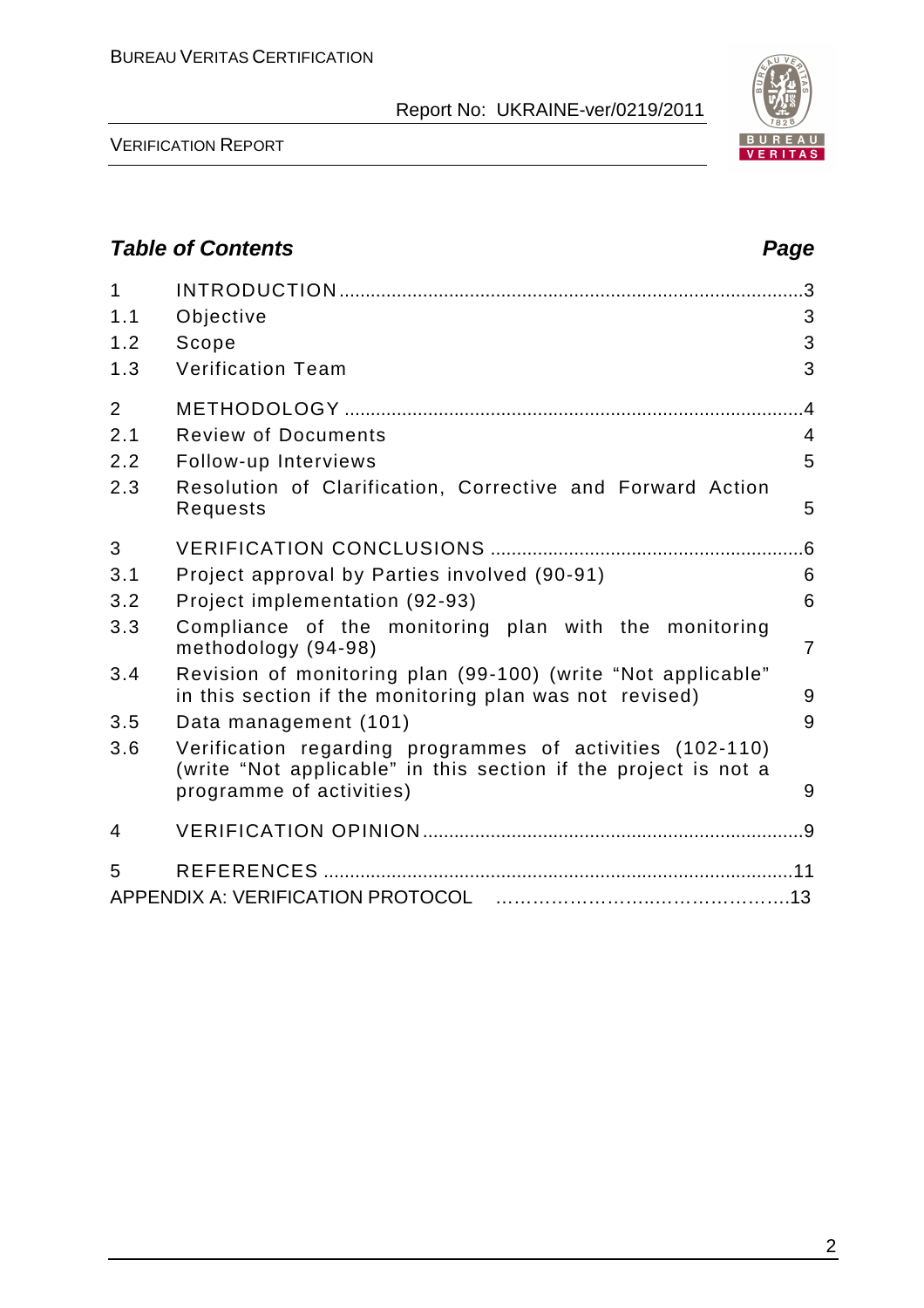

VERIFICATION REPORT

## **1 INTRODUCTION**

OJSC "Oblteplokomunenergo" has commissioned Bureau Veritas Certification to verify the emissions reductions of its JI project the «Rehabilitation of the District Heating System of Zaporizhzhia City" (hereafter called "the project") in the city of Zaporizhzhia.

This report summarizes the findings of the verification of the project, performed on the basis of UNFCCC criteria, as well as criteria given to provide for consistent project operations, monitoring and reporting.

## **1.1 Objective**

Verification is the periodic independent review and ex post determination by the Accredited Independent Entity of the monitored reductions in GHG emissions during defined verification period.

The objective of verification can be divided in Initial Verification and Periodic Verification.

UNFCCC criteria refer to Article 6 of the Kyoto Protocol, the JI rules and modalities and the subsequent decisions by the JI Supervisory Committee, as well as the host country criteria.

## **1.2 Scope**

The verification scope is defined as an independent and objective review of the project design document, the project's baseline study and monitoring plan and other relevant documents. The information in these documents is reviewed against Kyoto Protocol requirements, UNFCCC rules and associated interpretations.

The verification is not meant to provide any consulting towards the Client. However, stated requests for clarifications and/or corrective actions may provide input for improvement of the project monitoring towards reductions in the GHG emissions.

## **1.3 Verification Team**

The verification team consists of the following personnel:

#### Oleg Skoblyk

Bureau Veritas Certification Team Leader, Climate Change Verifier Technical Specialist

Bureau Veritas Certification, Financial Specialist

This verification report was reviewed by: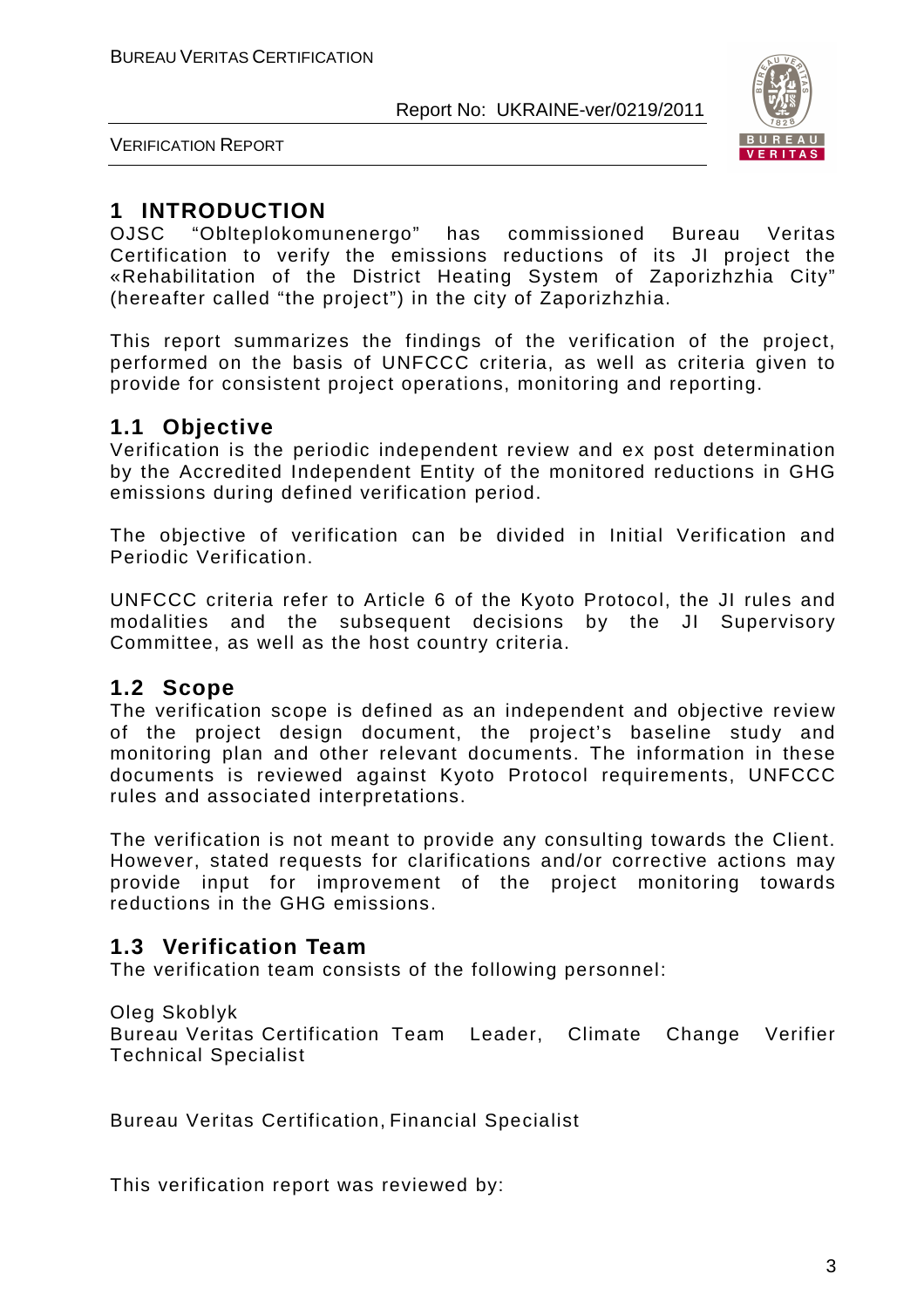

VERIFICATION REPORT

Ivan Sokolov

Bureau Veritas Certification, Internal Technical Reviewer

## **2 METHODOLOGY**

The overall verification, from Contract Review to Verification Report & Opinion, was conducted using Bureau Veritas Certification internal procedures.

In order to ensure transparency, a verification protocol was customized for the project, according to the version 01.1 of the Joint Implementation Determination and Verification Manual, issued by the Joint Implementation Supervisory Committee at its 19 meeting on 04/12/2009. The protocol shows, in a transparent manner, criteria (requirements), means of verification and the results from verifying the identified criteria. The verification protocol serves the following purposes:

- It organizes, details and clarifies the requirements a JI project is expected to meet;
- It ensures a transparent verification process where the verifier will document how a particular requirement has been verified and the result of the verification.

The completed verification protocol is enclosed in Appendix A to this report.

## **2.1 Review of Documents**

The Monitoring Report (MR) Monitoring report «Rehabilitation of the District Heating System of Zaporizhzhia City" version 01 dated 14/03/2011 submitted by OJSC "Oblteplokomunenergo" and additional background documents related to the project design and baseline, i.e. country Law,) and/or Guidance on criteria for baseline setting and monitoring, Host party criteria, Kyoto Protocol, Clarifications on Verification Requirements to be Checked by an Accredited Independent Entity were reviewed.

To address Bureau Veritas Certification further corrective action and clarification requests, Commercial Utility Enterprise "Zaporizhzhiamiskteplomerezha" revised the MR and resubmitted it on version 02 dated 31/03/2011 and version 03 dated 12/05/2011, the latter MR version 03 is considered final.

The verification findings presented in this report relate to the Monitoring Reports versions 01, 02 and 03 and project as described in the determined PDD.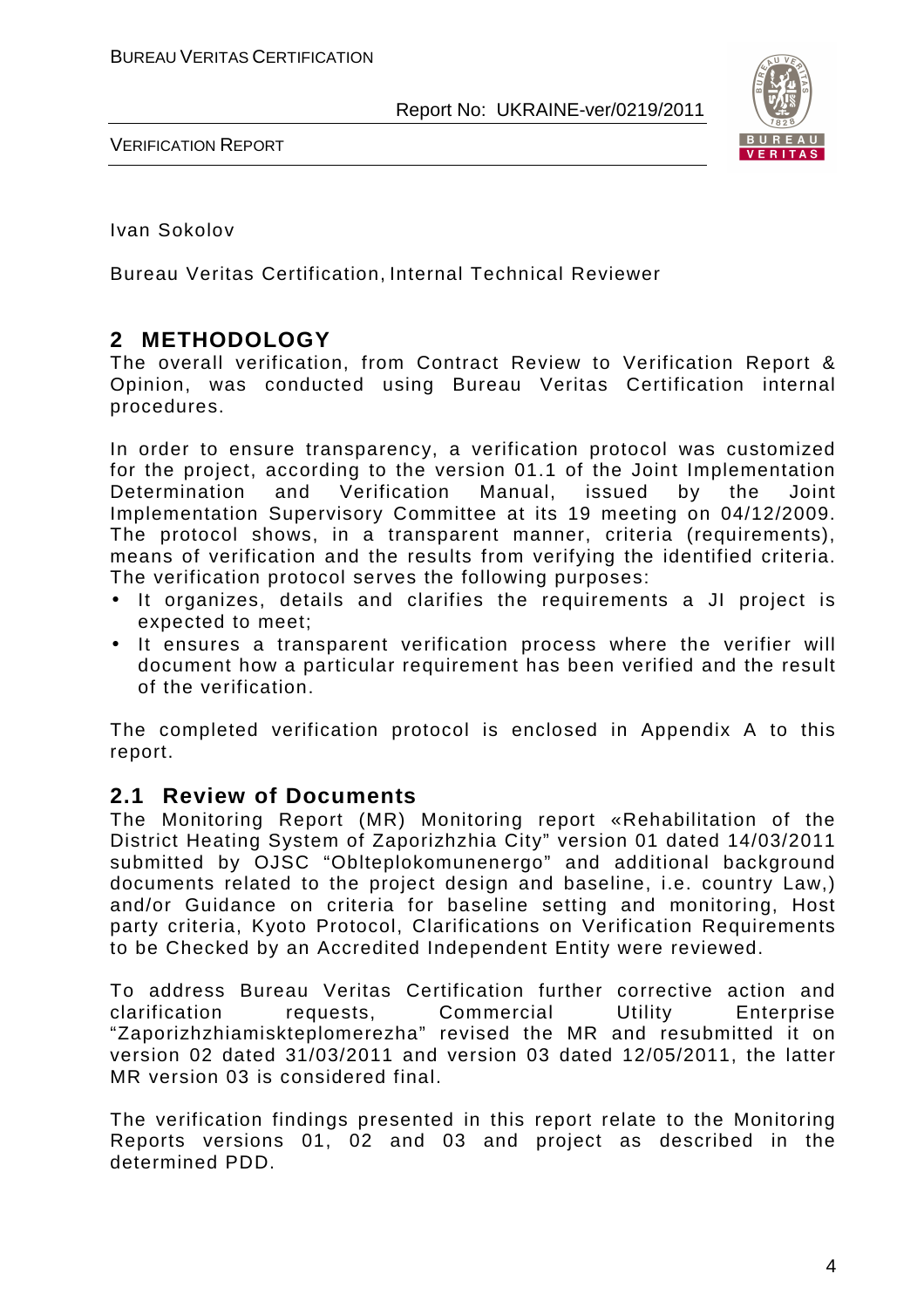

VERIFICATION REPORT

## **2.2 Follow-up Interviews**

On March 14, 2011 Bureau Veritas Certification performed on-site interviews with project stakeholders to confirm selected information and to resolve issues identified in the document review. Representatives of Concern "Mis'ki teplovi merezhi" and Institute of Engineering Ecology were interviewed (see References). The main topics of the interviews are summarized in Table 1.

| Interviewed organization            | <b>Interview topics</b>                                                                                                                                                                                                                                                                                                                                                                                                                                                  |
|-------------------------------------|--------------------------------------------------------------------------------------------------------------------------------------------------------------------------------------------------------------------------------------------------------------------------------------------------------------------------------------------------------------------------------------------------------------------------------------------------------------------------|
| Concern "Mis'ki teplovi<br>merezhi" | Project implementation status<br>Organizational structure<br>$\bullet$<br>Responsibilities and authorities<br>$\bullet$<br>Personnel training<br>$\bullet$<br>Quality management procedures and technology<br>$\bullet$<br>Records of equipment installation<br>$\bullet$<br>Control of metering equipment<br>$\bullet$<br>Metering record keeping system, database<br>$\bullet$<br>Cross-check of the information provided in the MR with other<br>$\bullet$<br>sources |
| Institute of Engineering<br>Ecology | Baseline methodology<br>٠<br>Monitoring plan<br>$\bullet$<br>Monitoring report<br>Deviations from PDD                                                                                                                                                                                                                                                                                                                                                                    |

## **2.3 Resolution of Clarification, Corrective and Forward Action Requests**

The objective of this phase of the verification is to raise the requests for corrective actions and clarification and any other outstanding issues that needed to be clarified for Bureau Veritas Certification positive conclusion on the GHG emission reduction calculation.

If the Verification Team, in assessing the monitoring reports and supporting documents, identifies issues that need to be corrected, clarified or improved with regard to the monitoring requirements, it should raise these issues and inform the project participants of these issues in the form of:

(a) Corrective action request (CAR), requesting the project participants to correct a mistake that is not in accordance with the monitoring plan;

(b) Clarification request (CL), requesting the project participants to provide additional information for the AIE to assess compliance with the monitoring plan;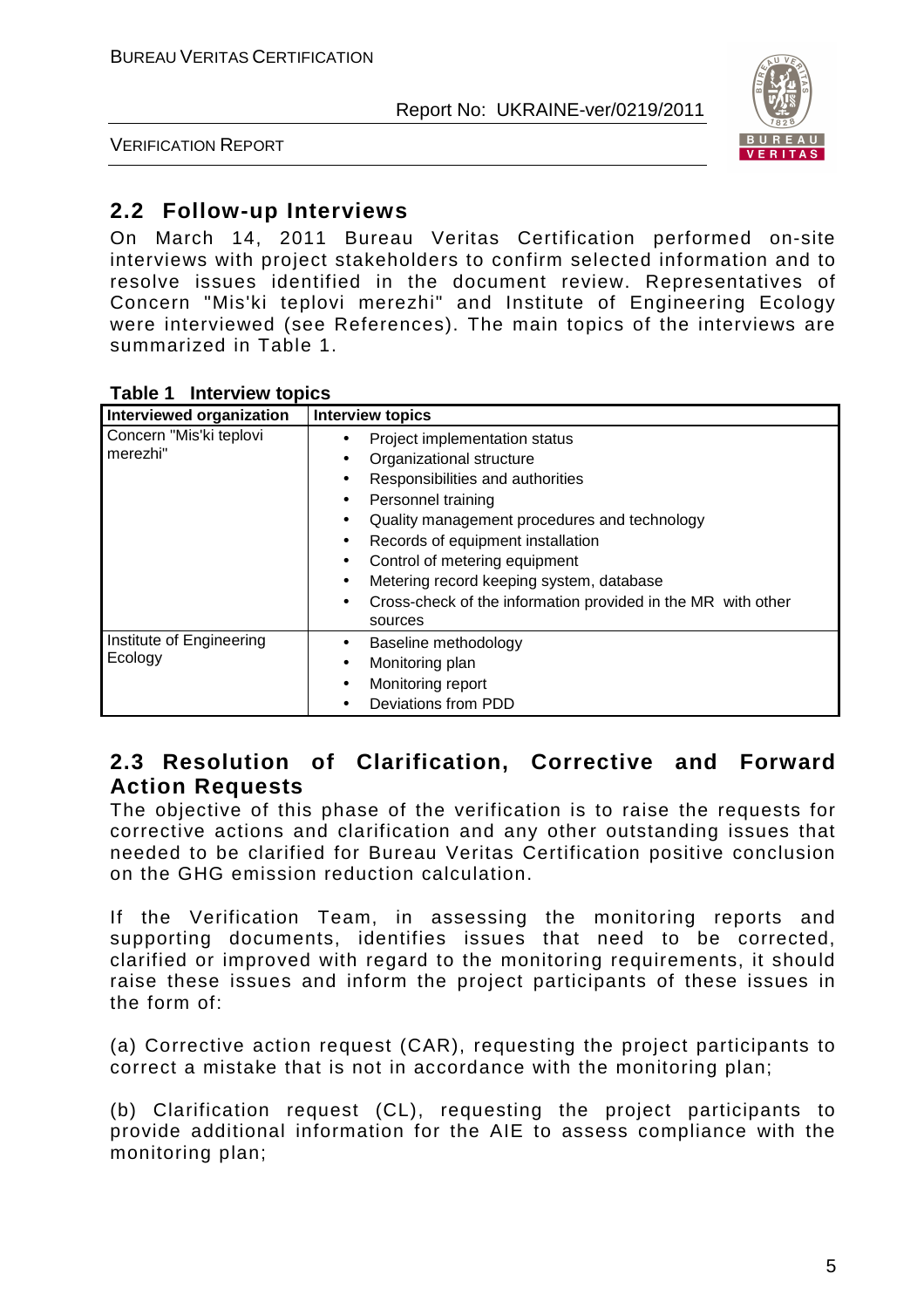

VERIFICATION REPORT

(c) Forward action request (FAR), informing the project participants of an issue, relating to the monitoring that needs to be reviewed during the next verification period.

To guarantee the transparency of the verification process, the concerns raised are documented in more detail in the verification protocol in Appendix A.

## **3 VERIFICATION CONCLUSIONS**

In the following sections, the conclusions of the verification are stated.

The findings from the desk review of the original monitoring documents and the findings from interviews during the follow up visit are described in the Verification Protocol in Appendix A.

The Clarification, Corrective and Forward Action Requests are stated, where applicable, in the following sections and are further documented in the Verification Protocol in Appendix A. The verification of the Project resulted in 7 Corrective Action Requests, 6 Clarification Requests, and 0 Forward Action Requests.

The number between brackets at the end of each section corresponds to the DVM paragraph..

## **3.1 Project approval by Parties involved (90-91)**

Written project approvals by Switzerland and Ukraine have been issued by the DFPs of those Parties when submitting the first verification report for publication in accordance with paragraph 38 of the JI guidelines. (They are listed among Category 1 Documents in the Reference section of this report)

The abovementioned written approvals are unconditional.

## **3.2 Project implementation (92-93)**

It was assessed by Bureau Veritas verification team during the site visit that the project has been implemented in accordance with the PDD regarding which the determination has been deemed final.

Implementation of the rehabilitation of boiler-houses and heating systems has been realized according to the project plan.

Project equipment has been installed with minor deviations from the schedule and is fully operational.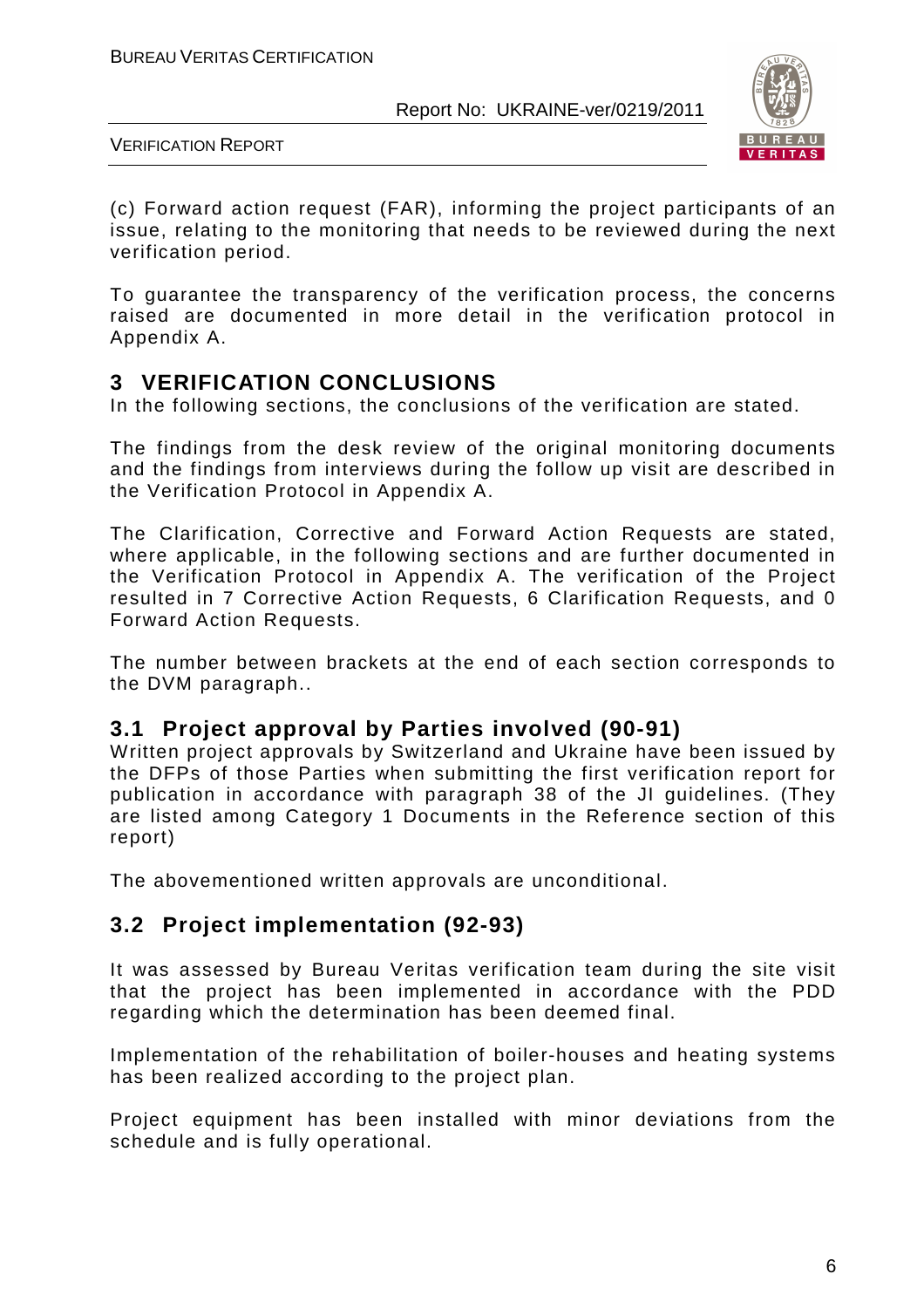

VERIFICATION REPORT

Outstanding issues related to the Project implementation, PP's response and BV Certification's conclusion is described in Appendix A.

## **3.3 Compliance of the monitoring plan with the monitoring methodology (94-98)**

The monitoring occurred in accordance with the monitoring plan included in the PDD regarding which the determination has been deemed final and is so listed on the UNFCCC JI website.

For calculating the emission reductions key factors, such as:

- high priority of heat supply sector for the national energy saving policy declared by the Ukrainian Government of Ukraine and stated in the State Program of Communal Economics Restructuring and Development for 2004-2010 (Ukrainian Law "On heat supply" No. 2479-VI from 09.07.2010), Ukrainian Law "On energy saving" No. 74/94-VR from 01.07.1994 and Ukrainian Law "About amendments to the Ukrainian Law "On energy saving" No. 1026-V from 16.05.2007. New Law of Ukraine "On heat supply" No. 2633-IV from 02.06.2005 which regulate relations on the heat supply market and stipulates for the implementation of energy saving measures and more efficient technologies.
- high price of the fuel, in particular natural gas which is nearly 95 % of fuel type used in Ukraine for the needs of the municipal heat supply;
- the amount of fuel consumption is calculated for the conditions in which normative parameters of heat and hot water supply are provided. Implementation of continuous monitoring of its quality (measurement of internal temperature in the specific buildings as well as registration of residents' complaints for the poor-quality heat supply) is foreseen. This increases the control for the qualitative heat supply for the consumers and excludes deliberate reduction of heat consumption, and, in such a way, of fuel consumption with the purpose of increasing generation of GHG emissions reduction units;
- lack of monitoring devices for heat and heat-carrier consumption in the municipal boiler-houses presents the main complication for implementation of the JI projects on district heating in Ukraine. In this context, and taking into consideration essential load changes in the boilers, constant fuel consumption measurement taken by the highly accurate measurement equipment, provides for more its more exact measurement

influencing the baseline emissions and the activity level of the project and the emissions or removals as well as risks associated with the project were taken into account, as appropriate.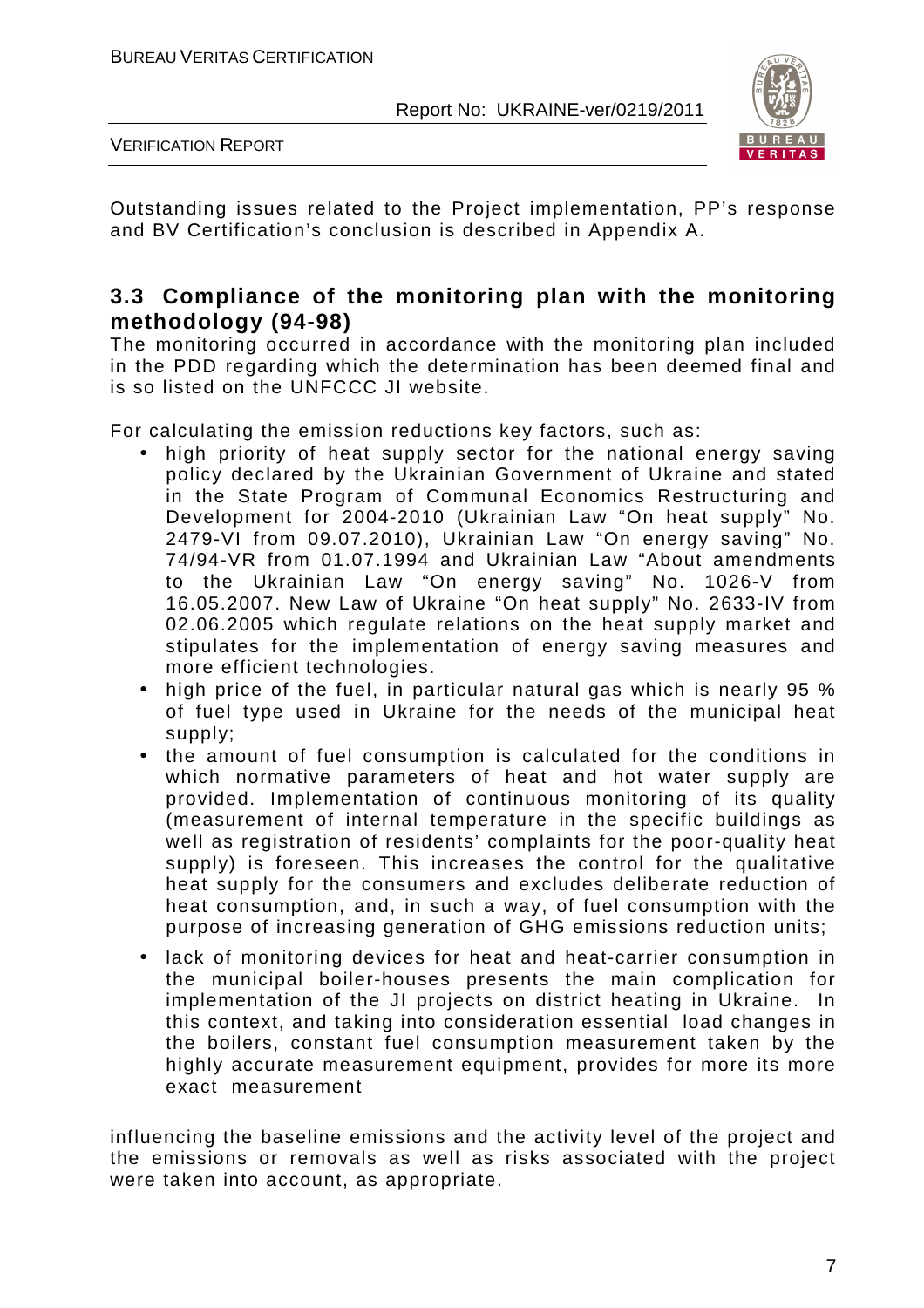VERIFICATION REPORT



Data sources used for calculating emission reductions such as:

- Fuel consumption by boiler-houses (Natural gas)
- Heat value of natural gas
- Average external temperature during heating season
- Average internal temperature during heating season
- Quantity of hot water supply consumers
- Total heating area
- Average heat-transfer factor of the buildings in base year
- Heating area of buildings (existed in base year) with improved heat insulation in reporting year
- Heating area of new buildings connected to the heat supply system Heat-transfer factor of the buildings with new thermal insulation
- Duration of heating period
- Duration of hot water supply period
- Maximal connected load for heating services
- Connected load for hot water supply
- Standard specific discharge of hot water at personal account
- Conversion factor for average load within heating period
- Electric energy consumption by the boiler-houses, wherein frequency regulation are planned
- СО2 emission factor for natural gas

are clearly identified, reliable and transparent.

Emission factors, including default emission factors, are selected by carefully balancing

accuracy and reasonableness, and appropriately justified of the choice.

The calculation of emission reductions is based on conservative assumptions and the most plausible scenarios in a transparent manner.

The relevant threshold to be classified as JI SSC project was not exceeded during the monitoring period under consideration on an annual average basis.

Outstanding issues related to the Compliance of the monitoring plan with the monitoring methodology, PP's response and BV Certification's conclusion is described in Appendix A.

## **3.4 Revision of monitoring plan (99-100)**

Not applicable.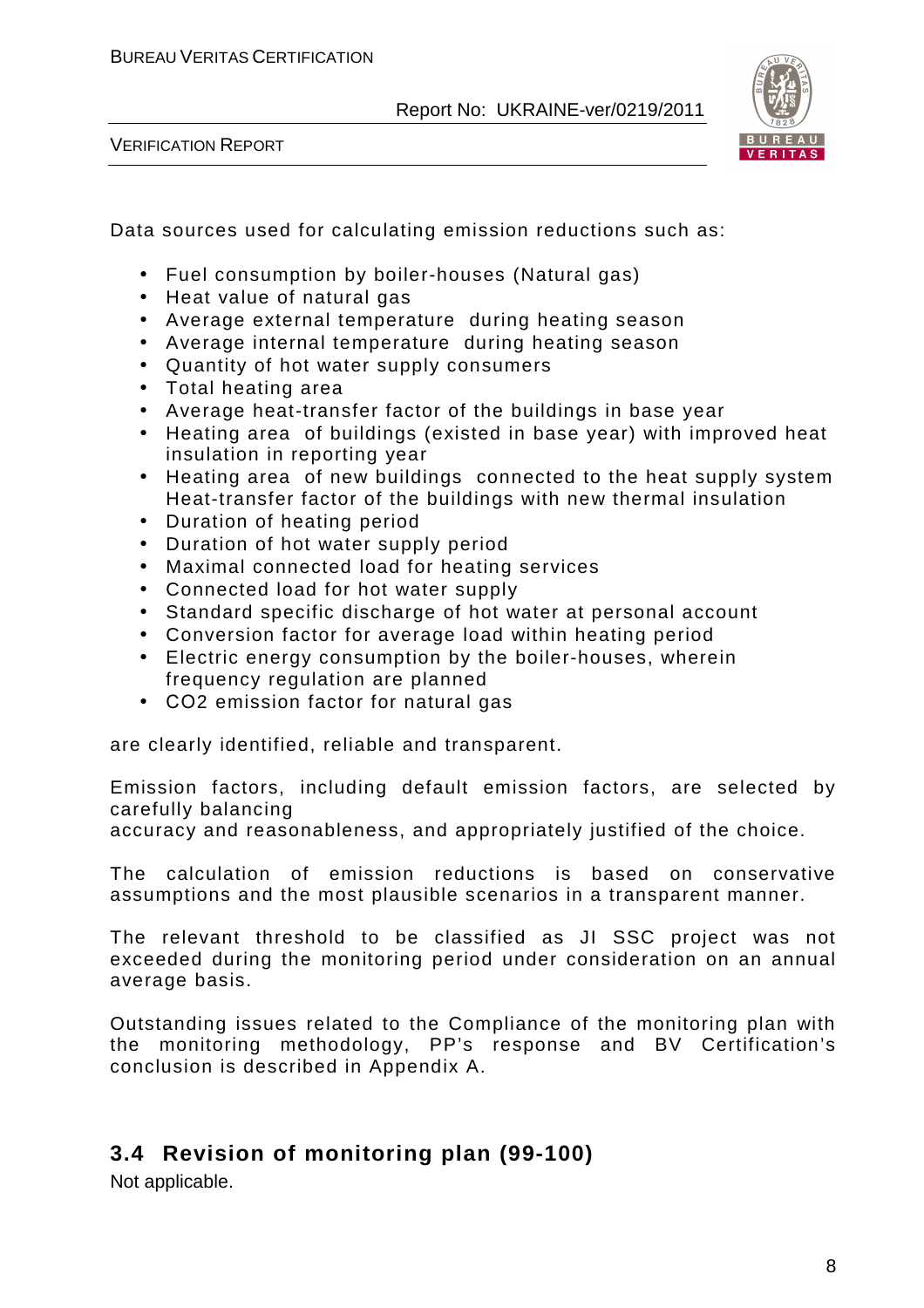

VERIFICATION REPORT

## **3.5 Data management (101)**

The implementation of data collection procedures is in accordance with the monitoring plan, including the quality control and quality assurance procedures.

The function of the monitoring equipment, including its calibration status, is in order.

Outstanding issues related to the Data management, PP's response and BV Certification's conclusion is described in Appendix.

## **3.6 Verification regarding programmes of activities (102- 110) "Not applicable"**

## **4 VERIFICATION OPINION**

Bureau Veritas Certification has performed the periodic verification of the «Rehabilitation of the District Heating System of Zaporizhzhia City" Project in Ukraine. The verification was performed on the basis of UNFCCC criteria and host country criteria and also on the criteria given to provide for consistent project operations, monitoring and reporting.

The verification consisted of the following three phases: i) desk review of the project design and the baseline and monitoring plan; ii) follow-up interviews with project stakeholders; iii) resolution of outstanding issues and the issuance of the final verification report and opinion.

The management of OJSC "Oblteplokomunenergo" is responsible for the preparation of the GHG emissions data and the reported GHG emissions reductions of the project on the basis set out within the project Monitoring and Verification Plan indicated in the final PDD version 03 dated 10/12/2010. The development and maintenance of records and reporting procedures in accordance with that plan, including the calculation and determination of GHG emission reductions from the project, is the responsibility of the management of the project.

Bureau Veritas Certification verified the Project Monitoring Report version 03 dated 12/05/2011 for the reporting period as indicated below. Bureau Veritas Certification confirms that the project is implemented as planned and described in approved project design. Installed equipment being essential for generating emission reduction runs reliably and is calibrated appropriately. The monitoring system is in place and the project is generating GHG emission reductions.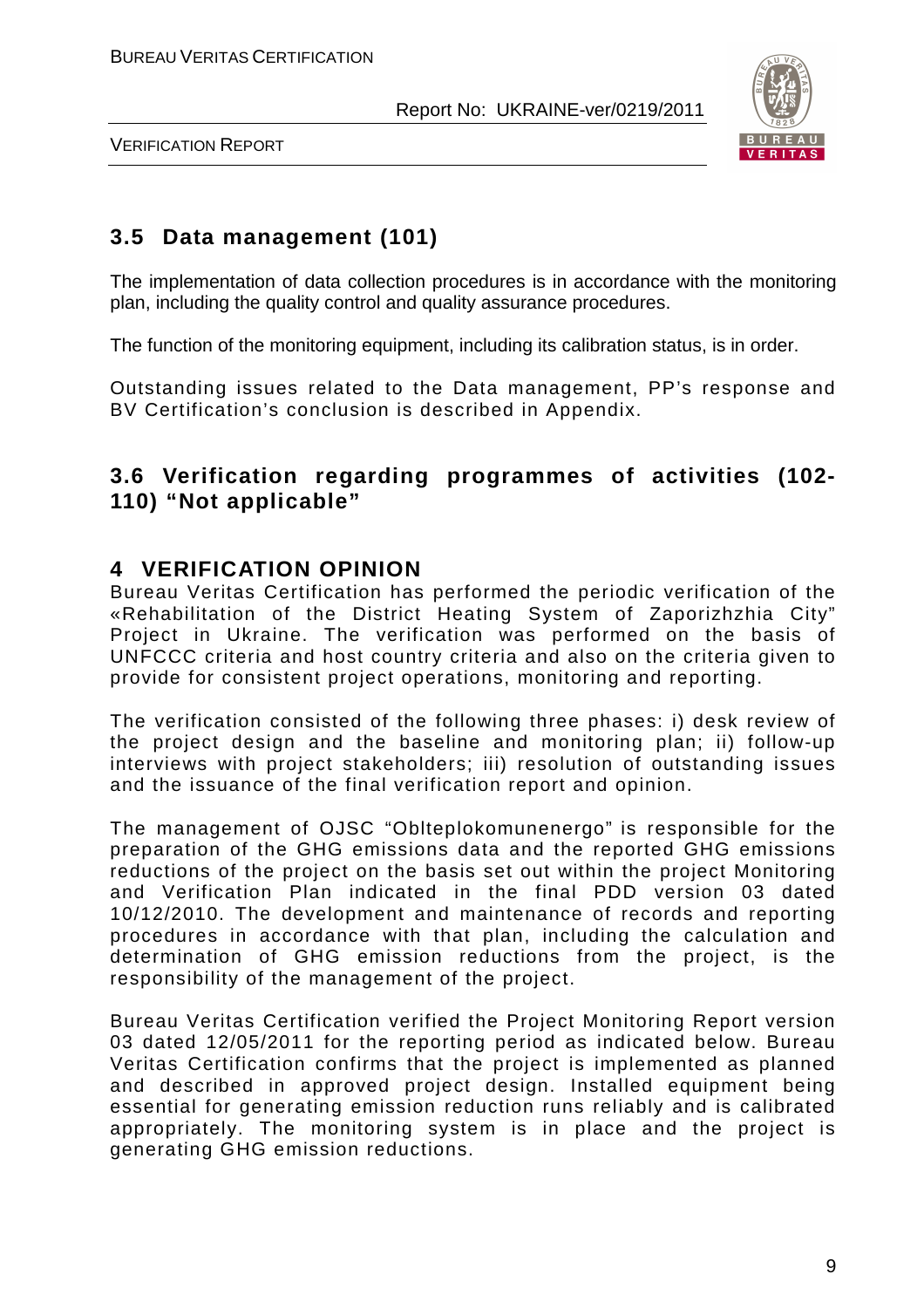

VERIFICATION REPORT

Bureau Veritas Certification can confirm that the GHG emission reduction is calculated without material misstatements. Our opinion relates to the project's GHG emissions and resulting GHG emissions reductions reported and related to the approved project baseline and monitoring, and its associated documents. Based on the information we have seen and evaluated, we confirm the following statement:

| Reporting period: From 01/01/2010 to 31/12/2010 |         |                                |
|-------------------------------------------------|---------|--------------------------------|
| <b>Baseline emissions</b>                       | :980842 | t CO2 equivalents.             |
| Project emissions                               | :768545 | t CO2 equivalents.             |
| <b>Emission Reductions</b>                      | :212297 | t CO <sub>2</sub> equivalents. |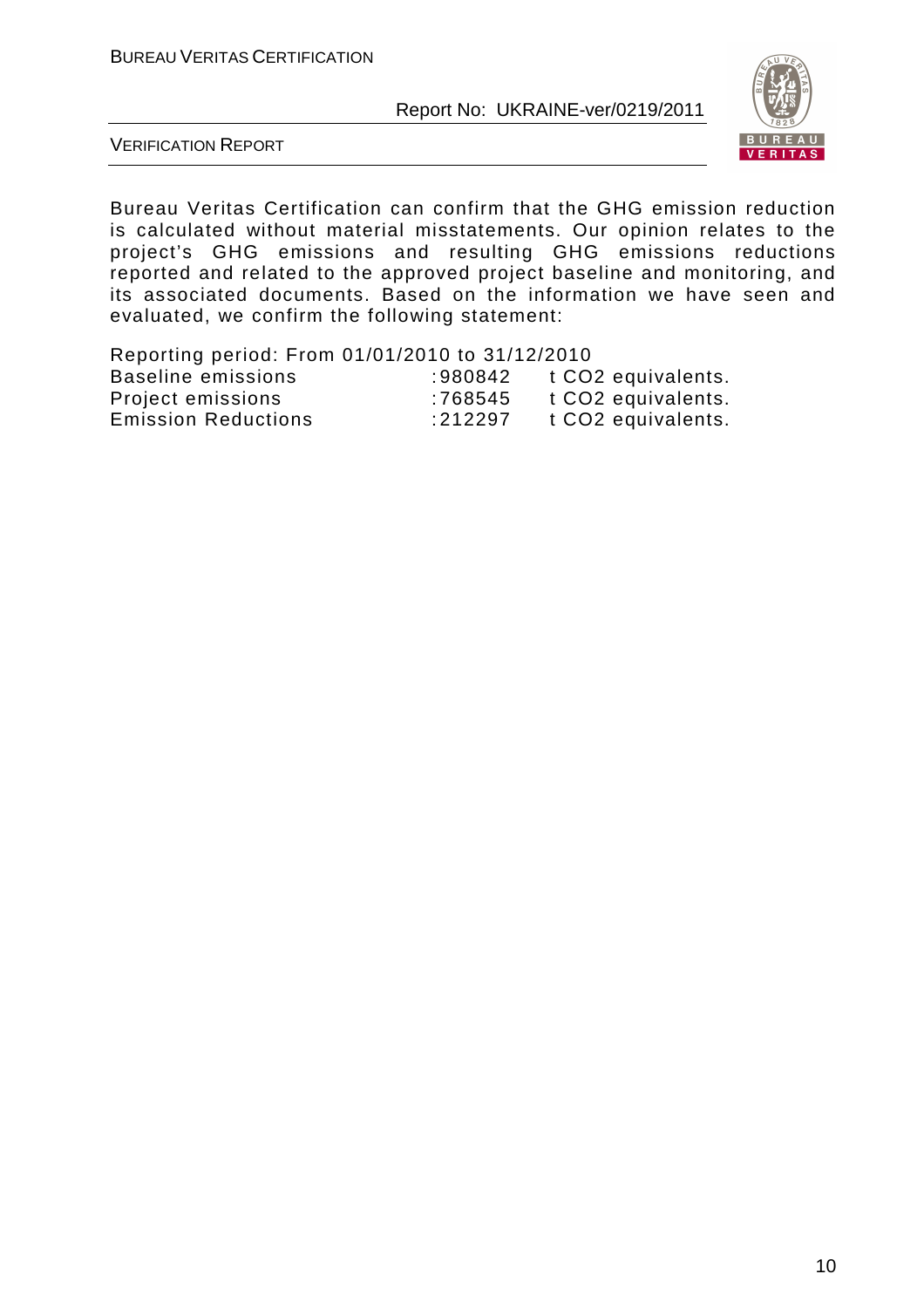

VERIFICATION REPORT

## **5 REFERENCES**

#### **Category 1 Documents:**

Documents provided by Type the name of the company that relate directly to the GHG components of the project.

- /1/ PDD «Rehabilitation of the District Heating System of Zaporizhzhia City" version 03 dated 29/12/2010
- /2/ Monitoring report «Rehabilitation of the District Heating System of Zaporizhzhia City" version 01 dated 14/03/2011
- /3/ Monitoring report «Rehabilitation of the District Heating System of Zaporizhzhia City" version 02 dated 31/03/2011
- /4/ Monitoring report «Rehabilitation of the District Heating System of Zaporizhzhia City" version 03 dated 12/05/2011
- /5/ Determination Report UKRAINE-det/0185/2010 dated 20/12/2010.
- /6/ Excel spread sheet: "MR4\_Zpr\_2010\_v.03.xls"
- /7/ Letter of Approval #568/23/7 dated 16/03/2011 issued by National Environmental Investment Agency of Ukraine, acting as the Ukrainian Designated Focal Point
- /8/ Letter of Approval #J294-0485 dated 24/01/2011 issued by the Federal Office for the Environment, acting as the Swiss Designated Focal Point

#### **Category 2 Documents:**

Background documents related to the design and/or methodologies employed in the design or other reference documents.

- /1/ Contract # 553, Kyiv, from 11.04.2005, Institute of industrial ecology, Execution of works on revision, manufacturing, starting up and adjusting and putting into operation two heatutilized gas-purifying installations to boilers
- /2/ Zaporizhzhya, Zaporizhzhyan heat engineers have to refuse from gas purchase
- /3/ Environment of habitation, Zaporizhzhya, battle for the heat
- /4/ Ukrainian academy of architecture, Energy Saving in buildings, # 5-2009 (#48), Kyiv, october 2009
- /5/ Center of Energy Saving of Ukraine is transferred to Zaporszhzhya
- /6/ Concern "Mis'ki teplovi merezhi", Zaporizhzhya, Head Layterman Igor Abramovych, Diploma for successful work on raising economic efficiency…
- /7/ Concern «Mis'ki teplovi merezhi», Zaporizhzhya, Head Layterman Igor Abramovych, Diploma for successful work on raising economic efficiency…
- /8/ Concern «Mis'ki teplovi merezhi», Zaporizhzhya, Head Fomich Sergiy Volodymyrovych,Diploma for 2nd place in competition for status "The best enterprice of communal heat energy of Ukraine" in the 1st quarter 2010
- /9/ Kozak palace, Diploma of participant of 7th specialized exhibition Energy, november 10-12, 2010, Zaporizhzhya, Concern «Mis'ki teplovi merezhi»
- /10/ Ulrasonic gas meter, "Курс 01", G 1000Б, Manufactured in Ukraine in 2007, № 02197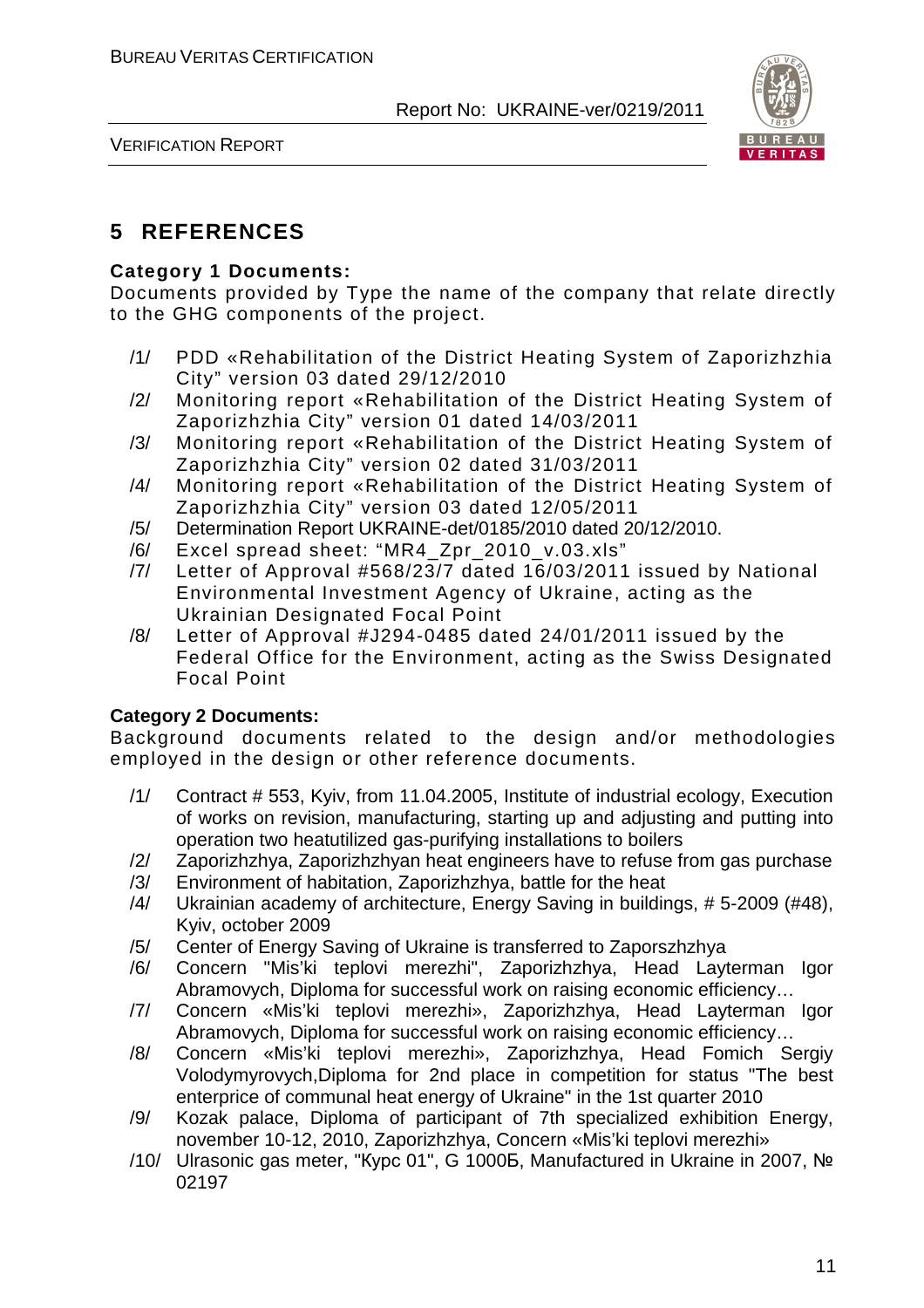

VERIFICATION REPORT

- /11/ Gas volume corrector, Manufactured in Ukraine, 1ExibIIAT4XIP66
- /12/ Converter РАДМІР
- /13/ Statement of working commision on acceptance of complited construction equipment, Zaporizhzhya, 30.12.2009
- /14/ Statement # 2 acceptance of execution of contract works in september 2010, customer - Concern «Mis'ki teplovi merezhi»
- /15/ Inspection of State Architectural and Construction Control in Zaporizhzhyan region, Permit on building works execution from 25.06.2010, # 353-10, Concern «Mis'ki teplovi merezhi»
- /16/ Statement of working commision on acceptance of complited construction equipment, Zaporizhzhya, 29.12.2009, Concern «Mis'ki teplovi merezhi»
- /17/ Statement of working commision on acceptance of complited construction equipment, Zaporizhzhya, 29.10.2009, Concern «Mis'ki teplovi merezhi»
- /18/ Statement of State Admission committee on acceptance of complited construction object, Zaporizhzhya, 2009
- /19/ Statement of State Admission committee on acceptance of complited construction object, Zaporizhzhya, 2009, Registered 11.07.2009, # 125
- /20/ Head of Zaporizhzhya, Direction # 79p, 09.02.2009, Zaporizhzhya, On approval of statement of State Admission Committee on object operation admission "Systems of heat supply Ordzhonikidze, Zhovtnevyi regions, Zaporizhzhya reconstructio of heat network in Gagarina, Yatsenko, Geroiv Stalingradu str."
- /21/ Statement on ecological consequenses
- /22/ Statement on intentions
- /23/ Contract # 32121458/1/10/2 on heat energy usage, Zaporizhzhya, 21.04.2010
- /24/ Scheme of heating main, that is on the account of consumer
- /25/ National Agency of ukraine on assurance of effective usage of energy resourses. Conclusion of effective recognition of the project regarding the introduction of advanced energy technologies to produce alternative fuel sources,# 23 from 28.08.2009
- /26/ Annex to Conclusion # 23, # 745-01/14/3-0 from 31.08.2009
- /27/ Concern «Mis'ki teplovi merezhi», Average temperature of external air during heating period

#### **Persons interviewed:**

List persons interviewed during the verification or persons that contributed with other information that are not included in the documents listed above.

- /1/ Igor Laiterman Deputy Director General for Development of heating systems and energy saving of Concern "Mis'ki teplovi merezhi"
- $/2/$  Ludmyla Roganchuk Head of Production Department of Concern "Mis'ki teplovi merezhi"
- /3/ Natalia Konareva Head of the Technical Department of Concern "Mis'ki teplovi merezhi"
- $/4/$  Natalia Kara Head of the Sales Department of Concern "Mis'ki teplovi merezhi"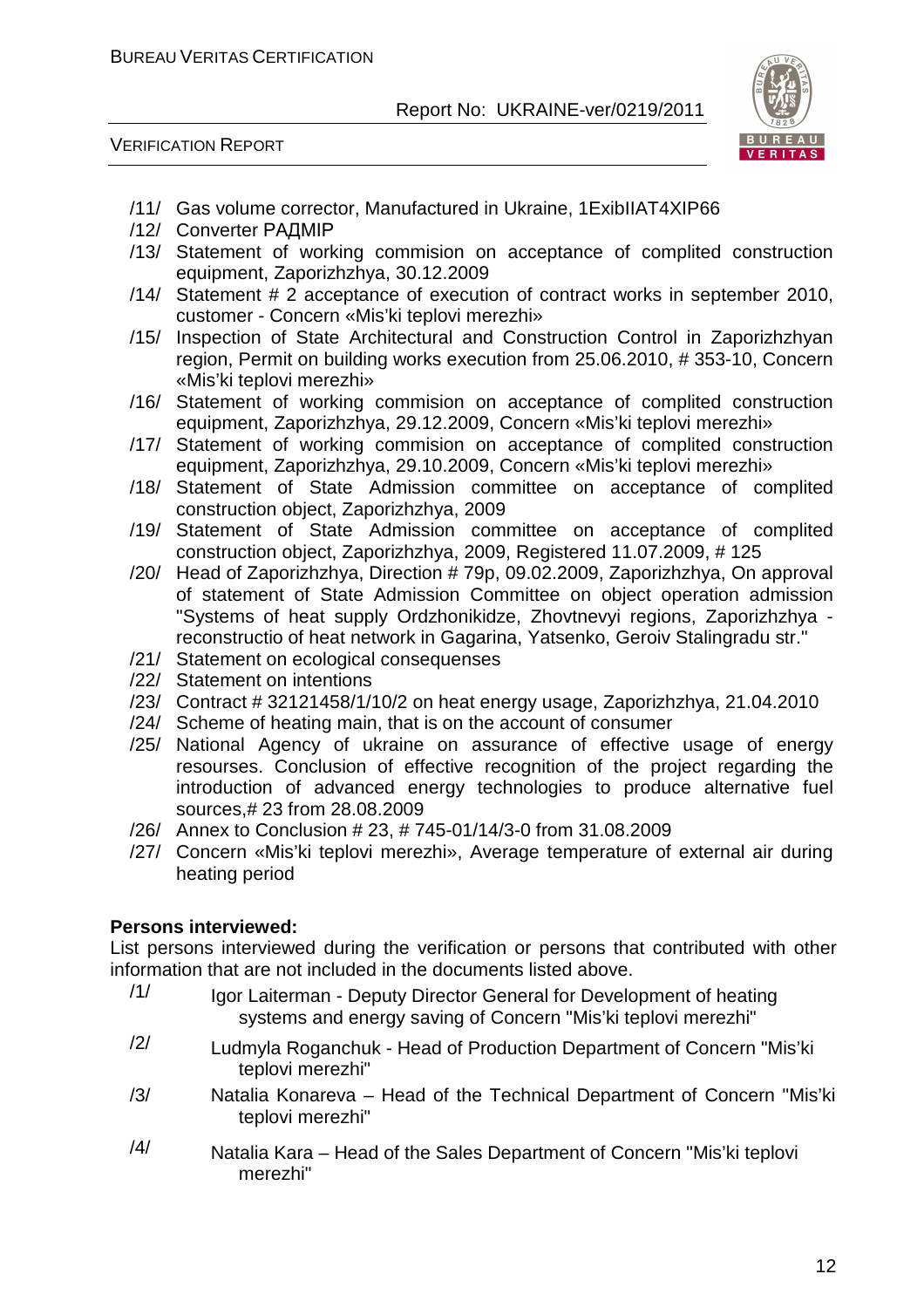

VERIFICATION REPORT

/5/ Nonna Pawluk – Institute of Engineering Ecology representative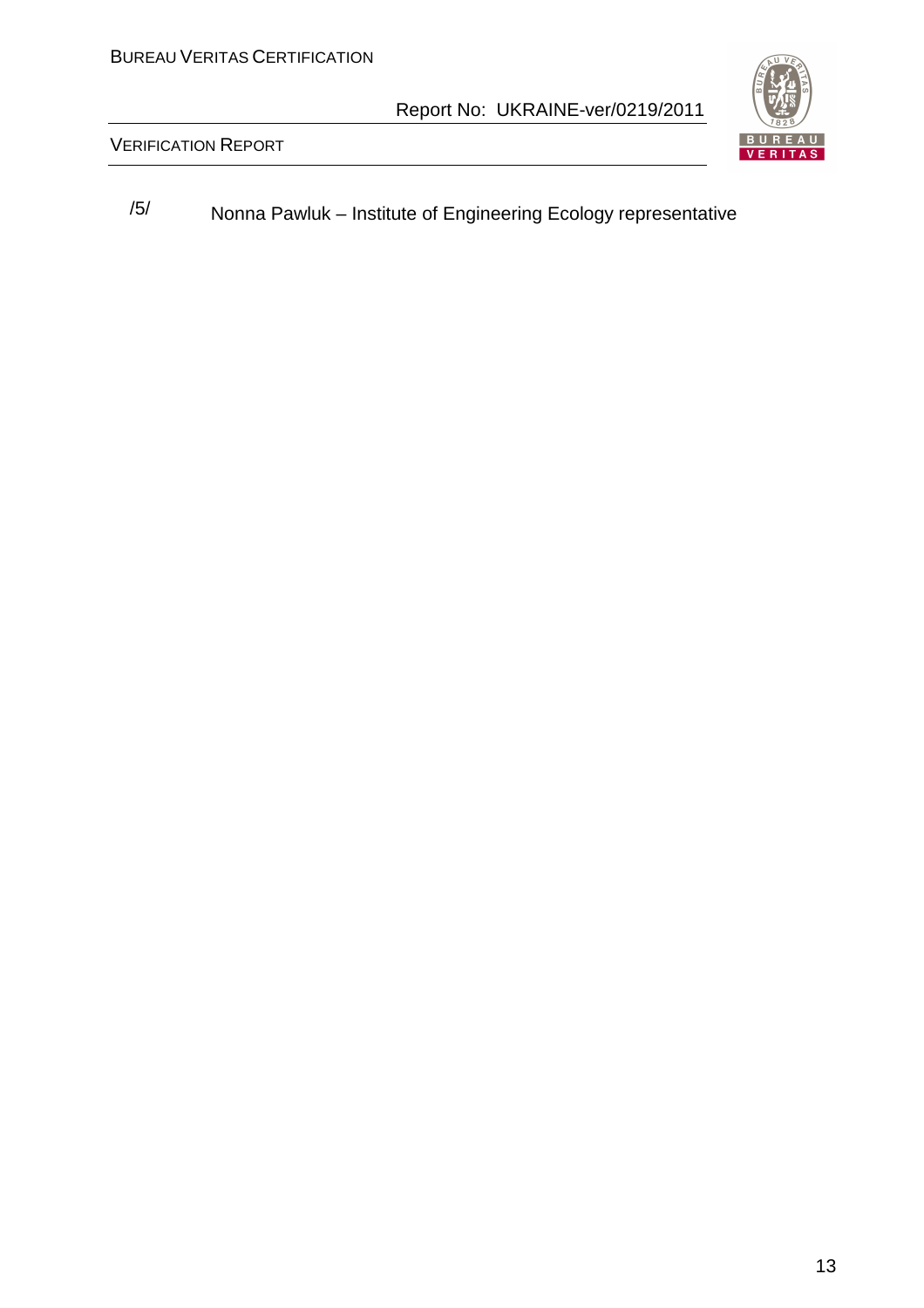

#### VERIFICATION REPORT

#### **BUREAU VERITAS CERTIFICATION HOLDING SAS**

#### **VERIFICATION PROTOCOL**

#### **Check list for verification, according to the JOINT IMPLEMENTATION DETERMINATION AND VERIFICATION MANUAL (Version 01)**

| <b>DVM</b>                    | <b>Check Item</b>                                                                                                                                                                                                                                                              | <b>Initial finding</b>                                                                                                                                                               | <b>Draft</b>      | <b>Final</b>      |
|-------------------------------|--------------------------------------------------------------------------------------------------------------------------------------------------------------------------------------------------------------------------------------------------------------------------------|--------------------------------------------------------------------------------------------------------------------------------------------------------------------------------------|-------------------|-------------------|
| Paragraph                     |                                                                                                                                                                                                                                                                                |                                                                                                                                                                                      | <b>Conclusion</b> | <b>Conclusion</b> |
|                               | <b>Project approvals by Parties involved</b>                                                                                                                                                                                                                                   |                                                                                                                                                                                      |                   |                   |
| 90                            | Has the DFPs of at least one Party involved,<br>other than the host Party, issued a written<br>project approval when submitting the first<br>verification report to the secretariat for<br>publication in accordance with paragraph 38 of<br>the JI guidelines, at the latest? | CAR1: The information concerning project approval is<br>missing in the MR. Please, add the appropriate information<br>to the document and provide Letters of Approval to AIE.        | CAR1              | OK                |
| 91                            | Are all the written project approvals by Parties<br>involved unconditional?                                                                                                                                                                                                    | See CAR1 above.                                                                                                                                                                      | <b>OK</b>         | <b>OK</b>         |
| <b>Project implementation</b> |                                                                                                                                                                                                                                                                                |                                                                                                                                                                                      |                   |                   |
| 92                            | Has the project been implemented in<br>accordance with the PDD regarding which the<br>determination has been deemed final and is so<br>listed on the UNFCCC JI website?                                                                                                        | CL1: Amounts of emission reductions provided in PDD and<br>MR are different. Please clarify.                                                                                         | CL <sub>1</sub>   | OK                |
| 93                            | What is the status of operation of the project<br>during the monitoring period?                                                                                                                                                                                                | Project equipment has been installed with minor deviations<br>from the schedule and is fully operational.<br>It has been seen on site and can be proved by the<br>verification team. | OK                | OK                |
|                               | <b>Compliance with monitoring plan</b>                                                                                                                                                                                                                                         |                                                                                                                                                                                      |                   |                   |
| 94                            | Did the monitoring occur in accordance with the<br>monitoring plan included in the PDD regarding<br>which the determination has been deemed final<br>and is so listed on the UNFCCC JI website?                                                                                | Yes, the monitoring occurs in accordance with the monitoring<br>plan included in the PDD.                                                                                            | OK                | <b>OK</b>         |
| 95(a)                         | For calculating the emission reductions or                                                                                                                                                                                                                                     | Yes, all relevant were key factors were taken into account,                                                                                                                          | <b>OK</b>         | <b>OK</b>         |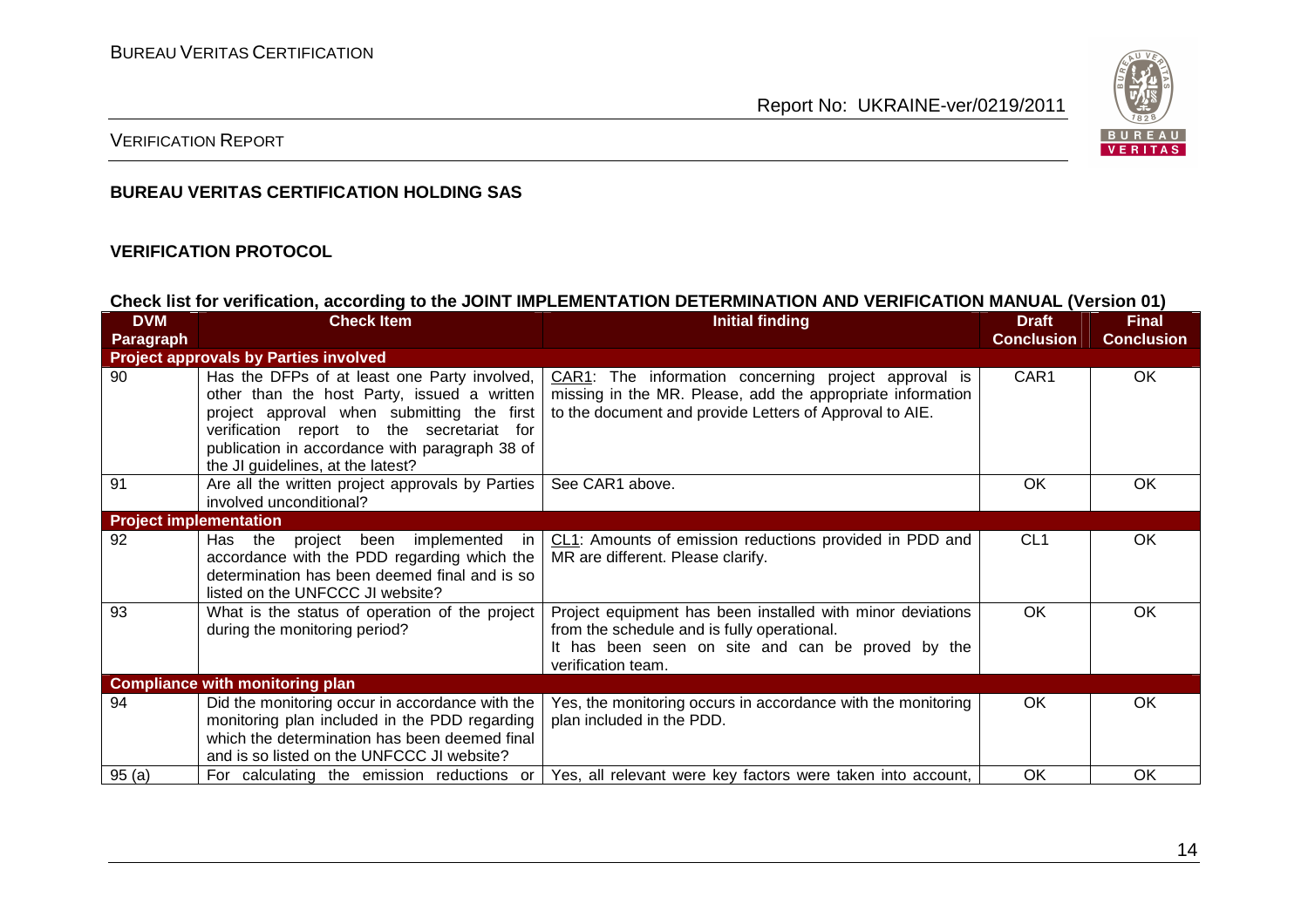

| <b>DVM</b>       | <b>Check Item</b>                                                                                                                                                                                                                                                      | <b>Initial finding</b>                                                                                                                                                                                                                                                                                                         | <b>Draft</b>      | <b>Final</b>      |
|------------------|------------------------------------------------------------------------------------------------------------------------------------------------------------------------------------------------------------------------------------------------------------------------|--------------------------------------------------------------------------------------------------------------------------------------------------------------------------------------------------------------------------------------------------------------------------------------------------------------------------------|-------------------|-------------------|
| <b>Paragraph</b> |                                                                                                                                                                                                                                                                        |                                                                                                                                                                                                                                                                                                                                | <b>Conclusion</b> | <b>Conclusion</b> |
|                  | enhancements of net removals, were key<br>factors, influencing the baseline emissions or<br>net removals and the activity level of the project<br>and the emissions or removals as well as risks<br>associated with the project taken into account,<br>as appropriate? | as appropriate.                                                                                                                                                                                                                                                                                                                |                   |                   |
| 95(b)            | Are data sources used for calculating emission<br>reductions or enhancements of net removals<br>clearly identified, reliable and transparent?                                                                                                                          | CL2: Please, explain what 22 in the formula for calculation of<br>conversion factor for the average load within the heating<br>period. Please justify this number.                                                                                                                                                             | CL <sub>2</sub>   | OK                |
|                  |                                                                                                                                                                                                                                                                        | CL3: Please clarify why some of the numbers in excel<br>spread sheets marked in red.                                                                                                                                                                                                                                           | CL <sub>3</sub>   | OK                |
|                  |                                                                                                                                                                                                                                                                        | CL4: Please clarify why emission reduction for some of the<br>boiler-houses is negative.                                                                                                                                                                                                                                       | CL <sub>4</sub>   | OK                |
|                  |                                                                                                                                                                                                                                                                        | CL5: Please, provide documented instruction which indicates<br>that the data monitored and required for verification are to be<br>kept for two years after the crediting period as per JI<br>determination and verification manual, v.01.                                                                                      | CL <sub>5</sub>   | OK                |
|                  |                                                                                                                                                                                                                                                                        | CL6: Please, provide start and end dates of heating period<br>for each year of monitoring period, and for each boiler-house<br>in case if those dates are different for some boiler-houses.                                                                                                                                    | CL <sub>6</sub>   | OK                |
|                  |                                                                                                                                                                                                                                                                        | CAR2: JI MONITORING REPORT FORM not existing.<br>Please exclude this inscription from MR.                                                                                                                                                                                                                                      | CAR <sub>2</sub>  | OK                |
|                  |                                                                                                                                                                                                                                                                        | CAR3: Please clarify why in calculations used heating period<br>duration 4032 hours for all years of monitoring period and all<br>boiler-houses. Usage of default heating period duration is not<br>correct because in line with monitoring plan this parameter<br>must be determine per year for every year and every boiler- | CAR3              | OK                |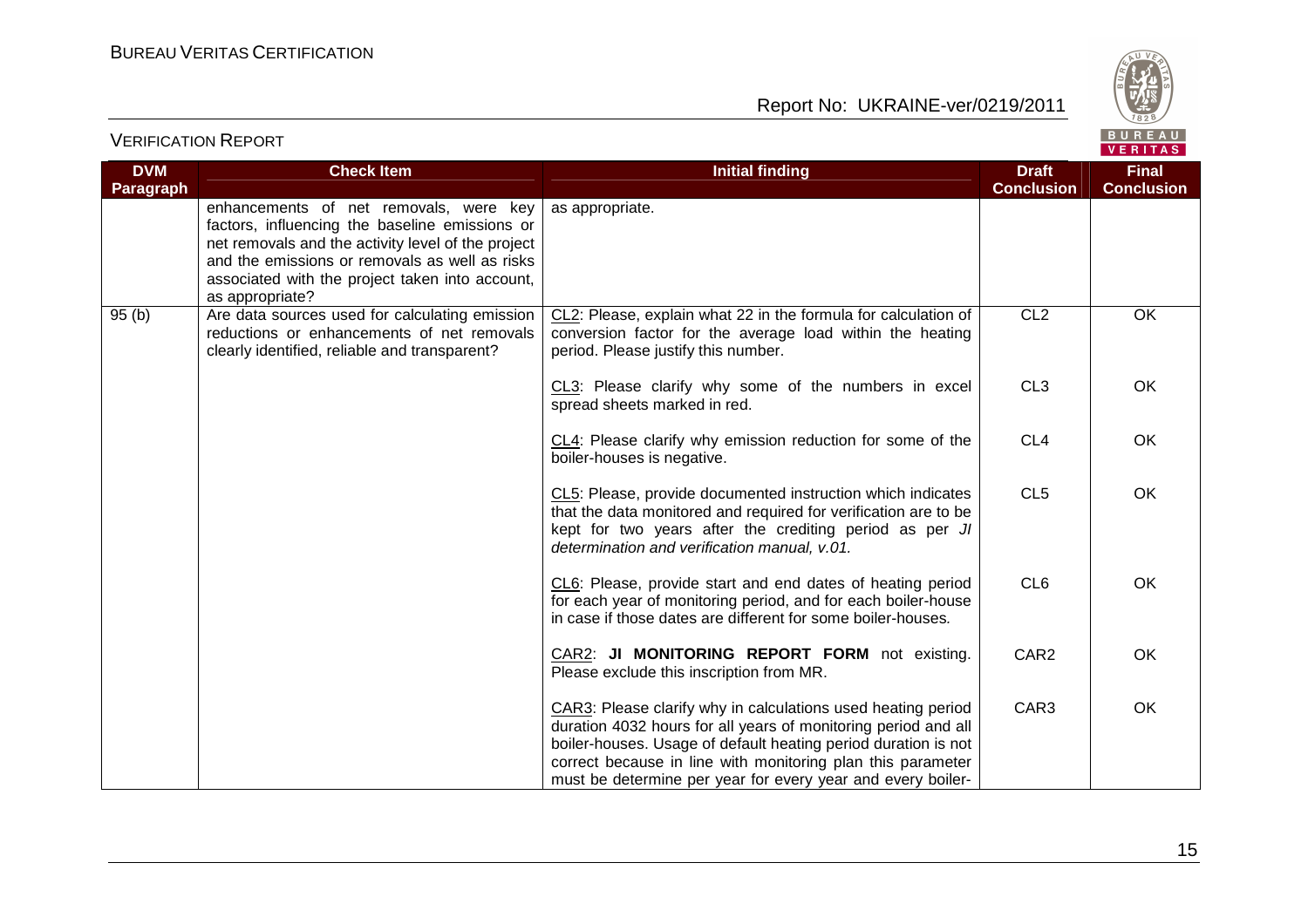

| <b>DVM</b><br>Paragraph | <b>Check Item</b>                                                                                                                                                                                                                                                                         | <b>Initial finding</b>                                                                                                                                                                                                                                                               | <b>Draft</b><br><b>Conclusion</b> | <b>Final</b><br><b>Conclusion</b> |
|-------------------------|-------------------------------------------------------------------------------------------------------------------------------------------------------------------------------------------------------------------------------------------------------------------------------------------|--------------------------------------------------------------------------------------------------------------------------------------------------------------------------------------------------------------------------------------------------------------------------------------|-----------------------------------|-----------------------------------|
|                         |                                                                                                                                                                                                                                                                                           | house based on Concern "MTM" measures and statistic<br>information.                                                                                                                                                                                                                  |                                   |                                   |
|                         |                                                                                                                                                                                                                                                                                           | CAR4: Please add to MR references on file where provided<br>Annex 2, Annex 3, Annex 4 and Annex 5.                                                                                                                                                                                   | CAR4                              | <b>OK</b>                         |
|                         |                                                                                                                                                                                                                                                                                           | CAR5: Please specify numbers of Figures in MR.                                                                                                                                                                                                                                       | CAR <sub>5</sub>                  | OK.                               |
|                         |                                                                                                                                                                                                                                                                                           | CAR6: Some of the word in MR provided in Ukrainian.<br>Please correct.                                                                                                                                                                                                               | CAR6                              | OK                                |
|                         |                                                                                                                                                                                                                                                                                           | CAR7: Please clarify why in calculations same Recalculating<br>factor for average load during heating period was used for all<br>years of monitoring period. In line with monitoring plan this<br>parameter must be determine once per year based on<br>statistic data of this year. | CAR7                              | OK                                |
| 95(c)                   | Are emission factors, including default emission<br>factors, if used for calculating the emission<br>reductions or enhancements of net removals,<br>selected by carefully balancing accuracy and<br>reasonableness, and appropriately justified of<br>the choice?                         | Yes, emission factors selected by carefully balancing<br>accuracy and reasonableness, and appropriately justified of<br>the choice.                                                                                                                                                  | <b>OK</b>                         | OK                                |
| 95(d)                   | Is the calculation of emission reductions or<br>enhancements of net removals based on<br>conservative assumptions and the most<br>plausible scenarios in a transparent manner?                                                                                                            | Yes, the calculation of emission reductions based on<br>conservative assumptions and the most plausible scenarios<br>in a transparent manner.                                                                                                                                        | $\overline{OK}$                   | OK                                |
|                         | Applicable to JI SSC projects only                                                                                                                                                                                                                                                        |                                                                                                                                                                                                                                                                                      |                                   |                                   |
| 96                      | Is the relevant threshold to be classified as JI<br>SSC project not exceeded during the<br>monitoring period on an annual average basis?<br>If the threshold is exceeded, is the maximum<br>emission reduction level estimated in the PDD<br>for the JI SSC project or the bundle for the | N/A                                                                                                                                                                                                                                                                                  | OK                                | OK                                |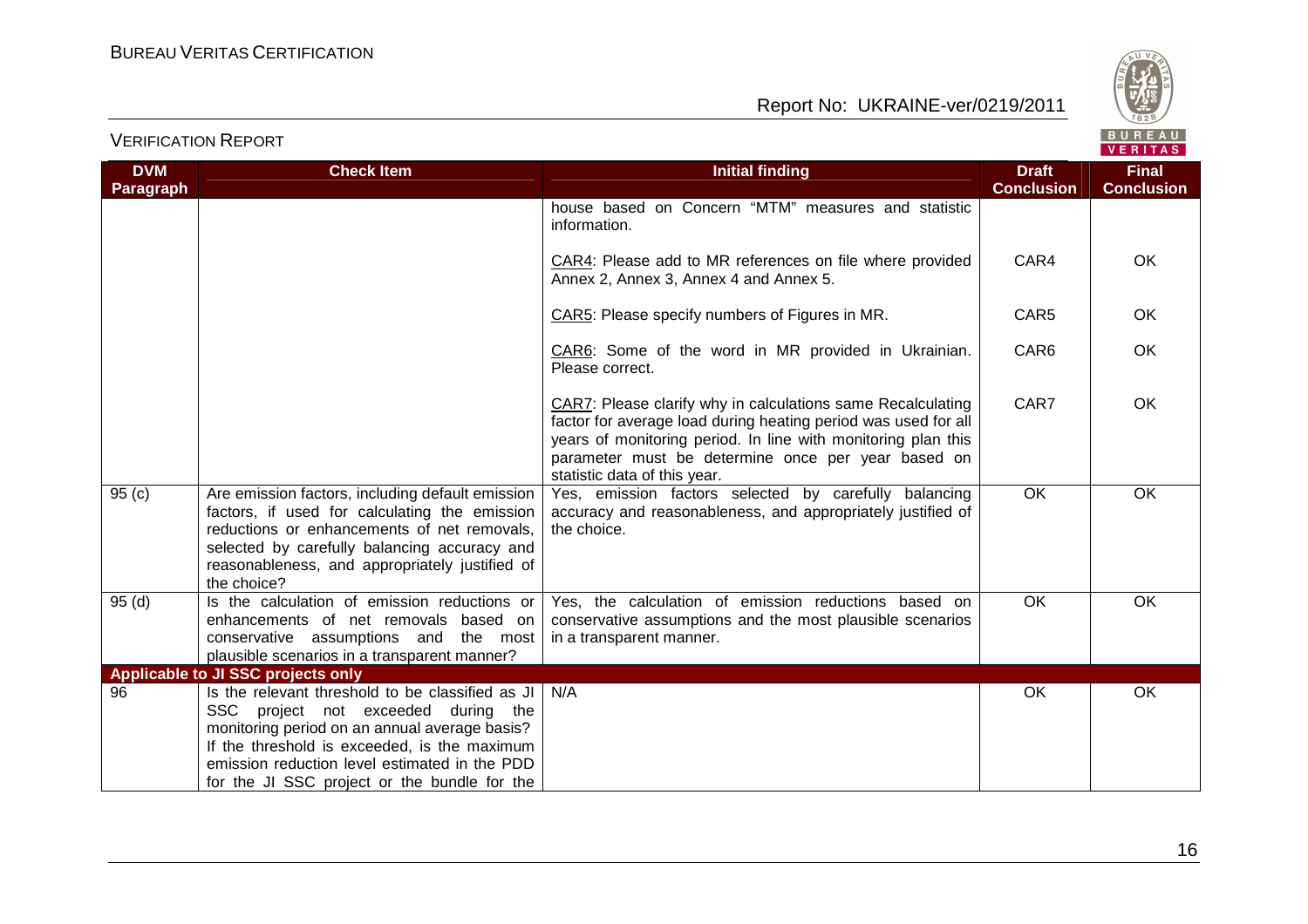

| <b>DVM</b><br>Paragraph | <b>Check Item</b>                                                                                                                                                                                                                                                                                                                          | <b>Initial finding</b> | <b>Draft</b><br><b>Conclusion</b> | <b>Final</b><br><b>Conclusion</b> |
|-------------------------|--------------------------------------------------------------------------------------------------------------------------------------------------------------------------------------------------------------------------------------------------------------------------------------------------------------------------------------------|------------------------|-----------------------------------|-----------------------------------|
|                         | monitoring period determined?                                                                                                                                                                                                                                                                                                              |                        |                                   |                                   |
|                         | Applicable to bundled JI SSC projects only                                                                                                                                                                                                                                                                                                 |                        |                                   |                                   |
| 97(a)                   | Has the composition of the bundle not changed<br>from that is stated in F-JI-SSCBUNDLE?                                                                                                                                                                                                                                                    | N/A                    | N/A                               | N/A                               |
| $\overline{97}$ (b)     | If the determination was conducted on the<br>basis of an overall monitoring plan, have the<br>project participants submitted a common<br>monitoring report?                                                                                                                                                                                | N/A                    | N/A                               | N/A                               |
| 98                      | If the monitoring is based on a monitoring plan<br>that provides for overlapping monitoring<br>periods, are the monitoring periods per<br>component of the project clearly specified in<br>the monitoring report?<br>Do the monitoring periods not overlap with<br>those for which verifications were already<br>deemed final in the past? | N/A                    | N/A                               | N/A                               |
|                         | <b>Revision of monitoring plan</b>                                                                                                                                                                                                                                                                                                         |                        |                                   |                                   |
|                         | Applicable only if monitoring plan is revised by project participant                                                                                                                                                                                                                                                                       |                        |                                   |                                   |
| 99(a)                   | Did the project participants provide an N/A<br>appropriate justification for the proposed<br>revision?                                                                                                                                                                                                                                     |                        | N/A                               | N/A                               |
| 99(b)                   | Does the proposed revision improve the<br>accuracy and/or applicability of information<br>collected compared to the original monitoring<br>plan without changing conformity with the<br>relevant rules and regulations<br>for the<br>establishment of monitoring plans?                                                                    | N/A                    | N/A                               | N/A                               |
| Data management         |                                                                                                                                                                                                                                                                                                                                            |                        |                                   |                                   |
| 101(a)                  | Is the implementation of data collection<br>procedures in accordance with the monitoring<br>plan, including the quality control and quality<br>assurance procedures?                                                                                                                                                                       | N/A                    | N/A                               | N/A                               |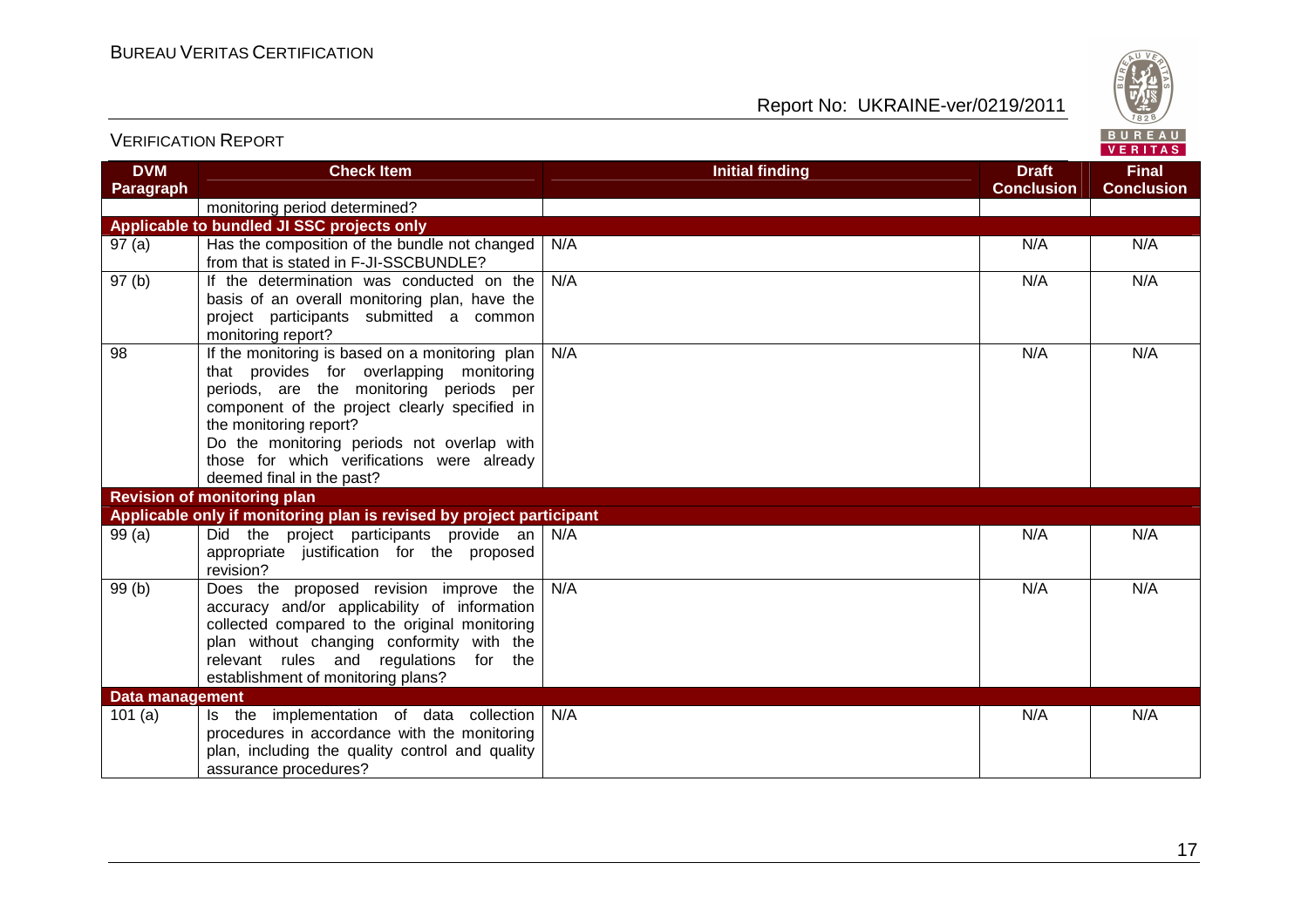VERIFICATION REPORT



| <b>DVM</b>       | <b>Check Item</b>                                                                                                                                                                                                                                                                                                                                                                                                                                | <b>Initial finding</b> | <b>Draft</b>      | <b>Final</b>      |
|------------------|--------------------------------------------------------------------------------------------------------------------------------------------------------------------------------------------------------------------------------------------------------------------------------------------------------------------------------------------------------------------------------------------------------------------------------------------------|------------------------|-------------------|-------------------|
| <b>Paragraph</b> |                                                                                                                                                                                                                                                                                                                                                                                                                                                  |                        | <b>Conclusion</b> | <b>Conclusion</b> |
| 101(b)           | Is the function of the monitoring equipment,<br>including its calibration status, is in order?                                                                                                                                                                                                                                                                                                                                                   | N/A                    | N/A               | N/A               |
| 101(c)           | Are the evidence and records used for the<br>monitoring maintained in a traceable manner?                                                                                                                                                                                                                                                                                                                                                        | N/A                    | N/A               | N/A               |
| 101(d)           | Is the data collection and management system<br>for the project in accordance with the<br>monitoring plan?                                                                                                                                                                                                                                                                                                                                       | N/A                    | N/A               | N/A               |
|                  | Verification regarding programs of activities (additional elements for assessment)                                                                                                                                                                                                                                                                                                                                                               |                        |                   |                   |
| 102              | Is any JPA that has not been added to the JI<br>PoA not verified?                                                                                                                                                                                                                                                                                                                                                                                | N/A                    | N/A               | N/A               |
| 103              | Is the verification based on the monitoring<br>reports of all JPAs to be verified?                                                                                                                                                                                                                                                                                                                                                               | N/A                    | N/A               | N/A               |
| 103              | Does the verification ensure the accuracy and<br>conservativeness of the emission reductions or<br>enhancements of removals generated by each<br>JPA?                                                                                                                                                                                                                                                                                            | N/A                    | N/A               | N/A               |
| 104              | Does the monitoring period not overlap with<br>previous monitoring periods?                                                                                                                                                                                                                                                                                                                                                                      | N/A                    | N/A               | N/A               |
| 105              | If the AIE learns of an erroneously included<br>JPA, has the AIE informed the JISC of its<br>findings in writing?                                                                                                                                                                                                                                                                                                                                | N/A                    | N/A               | N/A               |
|                  | Applicable to sample-based approach only                                                                                                                                                                                                                                                                                                                                                                                                         |                        |                   |                   |
| 106              | Does the sampling plan prepared by the AIE:<br>(a) Describe its sample selection, taking into<br>account that:<br>(i) For each verification that uses a sample-<br>based approach, the sample selection shall<br>be sufficiently representative of the JPAs in<br>the JI PoA such extrapolation to all JPAs<br>identified for that verification is reasonable,<br>taking into account differences among the<br>characteristics of JPAs, such as: | N/A                    | N/A               | N/A               |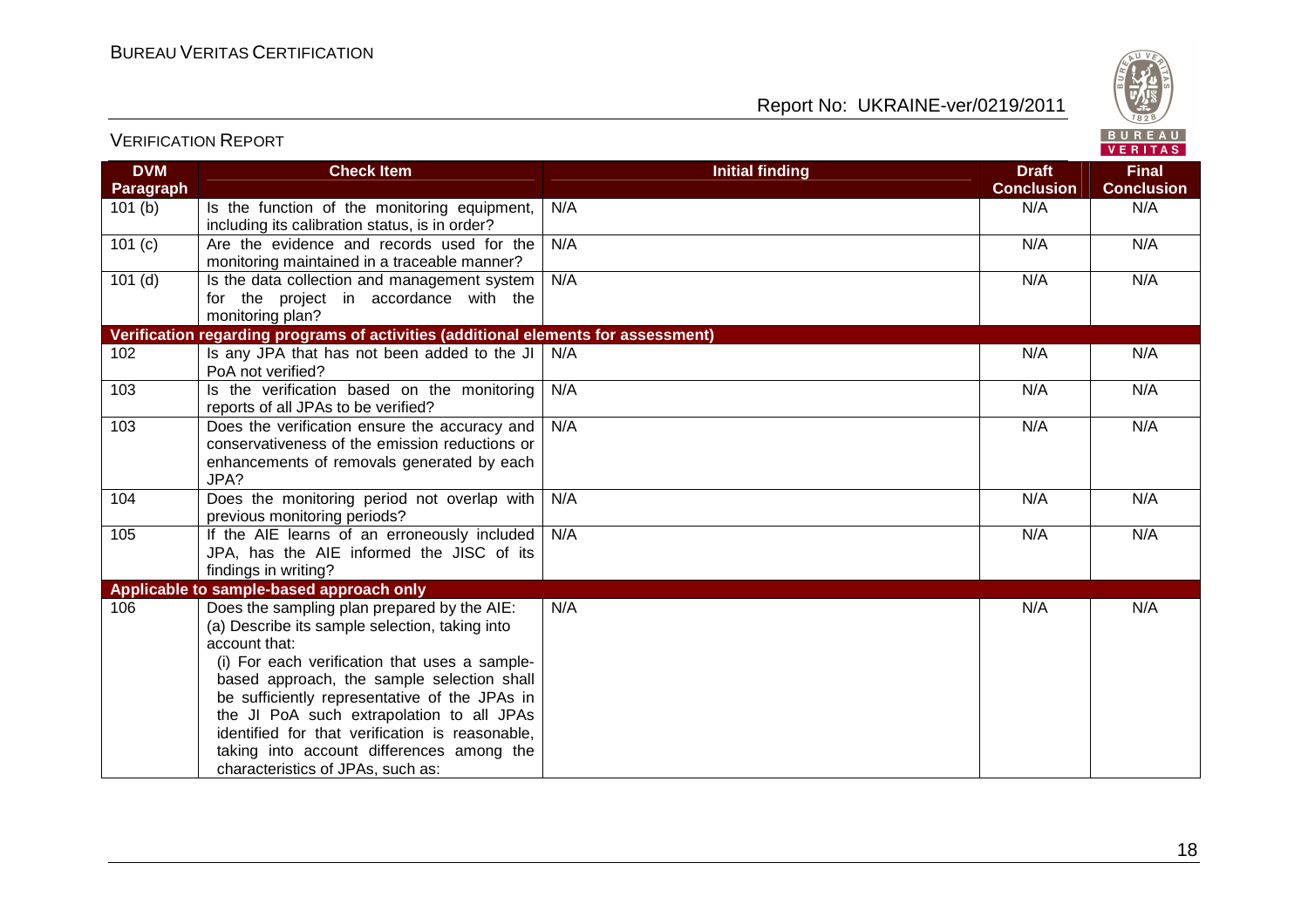VERIFICATION REPORT

Report No: UKRAINE-ver/0219/2011



#### **VERITAS DVM Check Item Draft Check Item Initial finding Check Item Draft Final Paragraph Conclusion Conclusion** − The types of JPAs; − The complexity of the applicable technologies and/or measures used; − The geographical location of each JPA; − The amounts of expected emission reductions of the JPAs being verified; − The number of JPAs for which emission reductions are being verified; − The length of monitoring periods of the JPAs being verified; and − The samples selected for prior verifications, if any? 107 | Is the sampling plan ready for publication N/A N/A N/A through the secretariat along with the verification report and supporting documentation? 108 | Has the AIE made site inspections of at least N/A N/A N/A the square root of the number of total JPAs, rounded to the upper whole number? If the AIE makes no site inspections or fewer site inspections than the square root of the number of total JPAs, rounded to the upper whole number, then does the AIE provide a reasonable explanation and justification? 109 | Is the sampling plan available for submission to N/A N/A N/A the secretariat for the JISC.s ex ante assessment? (Optional) 110 | If the AIE learns of a fraudulently included JPA, N/A N/A N/A a fraudulently monitored JPA or an inflated number of emission reductions claimed in a JI PoA, has the AIE informed the JISC of the fraud in writing?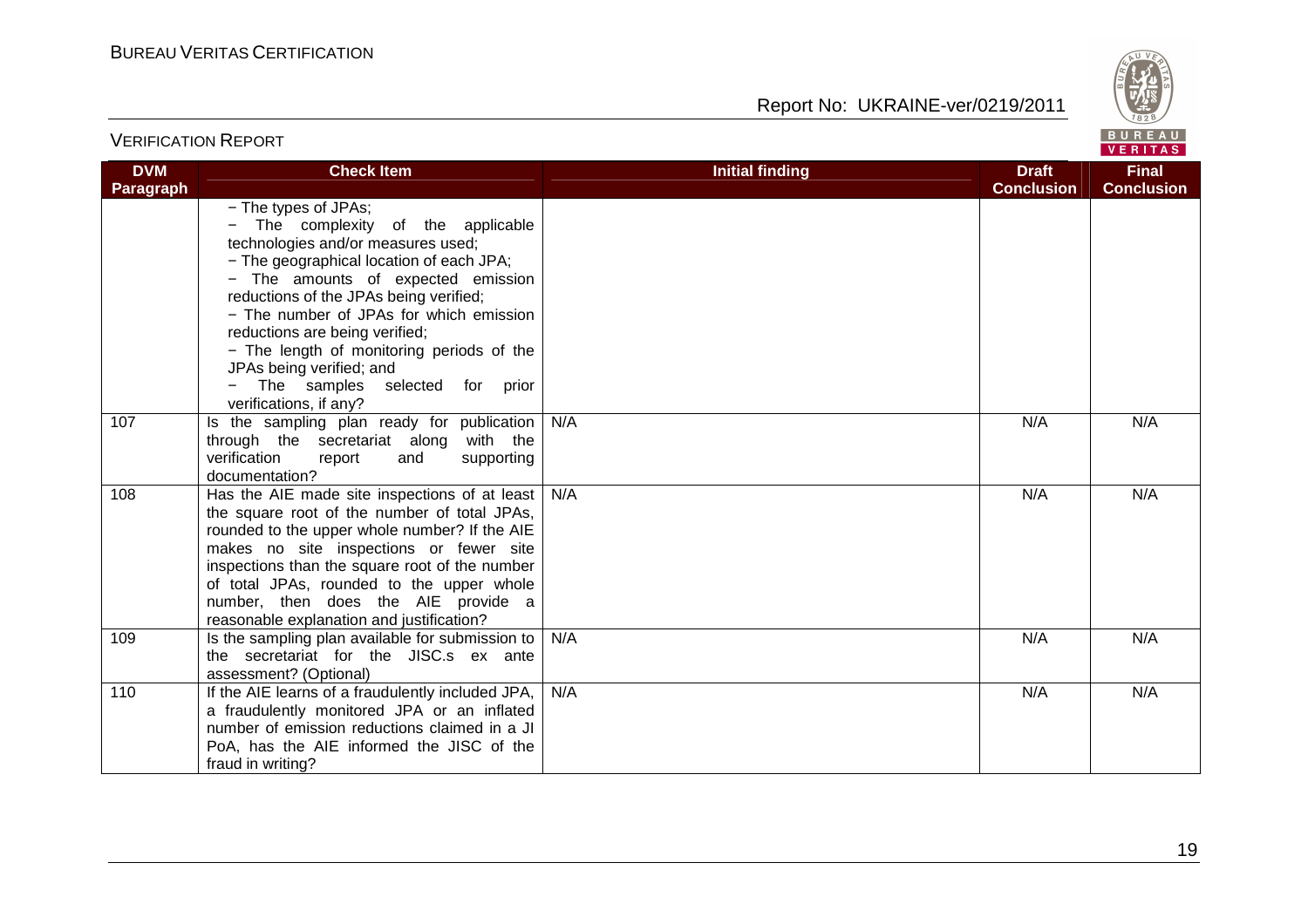

## VERIFICATION REPORT

#### **Table 2 Resolution of Corrective Action and Clarification Requests**

| Draft report clarifications and<br>corrective<br>action requests by validation team                                                                                                                                                                                                                                                                                                                  | Ref. to<br>checklist<br>question<br>in table 1 | <b>Summary</b><br>participant<br>project<br><b>of</b><br>response                                                                                                                                                                                                                                                                                                                                                                                        | Verification team conclusion                                                                                  |
|------------------------------------------------------------------------------------------------------------------------------------------------------------------------------------------------------------------------------------------------------------------------------------------------------------------------------------------------------------------------------------------------------|------------------------------------------------|----------------------------------------------------------------------------------------------------------------------------------------------------------------------------------------------------------------------------------------------------------------------------------------------------------------------------------------------------------------------------------------------------------------------------------------------------------|---------------------------------------------------------------------------------------------------------------|
| CAR1: The information concerning project approval is<br>missing in the MR. Please, add the appropriate<br>information to the document and provide Letters of<br>Approval to AIE.                                                                                                                                                                                                                     | Item 90                                        | The Letters of Approval for this project are<br>issued by Ukraine (Host party) and<br>Switzerland. The copies of these Letters of<br>Approval will be provided to AIE                                                                                                                                                                                                                                                                                    | MR version 03 and supporting<br>documents were checked and<br>founded appropriate. The issue is<br>closed.    |
| CAR2: JI MONITORING REPORT FORM not existing.<br>Please exclude this inscription from MR.                                                                                                                                                                                                                                                                                                            | Item 95<br>(b)                                 | This inscription is excluded from MR version<br>03                                                                                                                                                                                                                                                                                                                                                                                                       | MR version 03 was checked and<br>founded appropriate. The issue is<br>closed.                                 |
| CAR3: Please clarify why in calculations used heating<br>period duration 4032 hours for all years of monitoring<br>period and all boiler-houses. Usage of default heating<br>period duration is not correct because in line with<br>monitoring plan this parameter must be determine per<br>year for every year and every boiler-house based on<br>Concern "MTM" measures and statistic information. | Item 95<br>(b)                                 | Heating period duration is determined for<br>every boiler-house per every calendar year,<br>according to the monitoring plan, and namely<br>these values are used in calculations.<br>In Zaporizhzhia city the heating period is<br>started and finished by the order of<br>municipality, thus duration of the heating<br>period is the same for all or almost all of the<br>boiler-houses of Concern "MTM", and makes<br>correspondingly (see Annex 2). | Excel spread sheet<br>"MR4_Zpr_2010_v.03.xls" was<br>checked and founded appropriate.<br>The issue is closed. |
| CAR4: Please add to MR references on file where<br>provided Annex 2, Annex 3, Annex 4 and Annex 5.                                                                                                                                                                                                                                                                                                   | Item 95<br>(b)                                 | This is added in MR version 03                                                                                                                                                                                                                                                                                                                                                                                                                           | MR version 03 was checked and<br>founded appropriate. The issue is<br>closed.                                 |
| CAR5: Please specify numbers of Figures in MR.                                                                                                                                                                                                                                                                                                                                                       | Item 95<br>(b)                                 | This is corrected in MR version 03                                                                                                                                                                                                                                                                                                                                                                                                                       | MR version 03 was checked and<br>founded appropriate. The issue is<br>closed.                                 |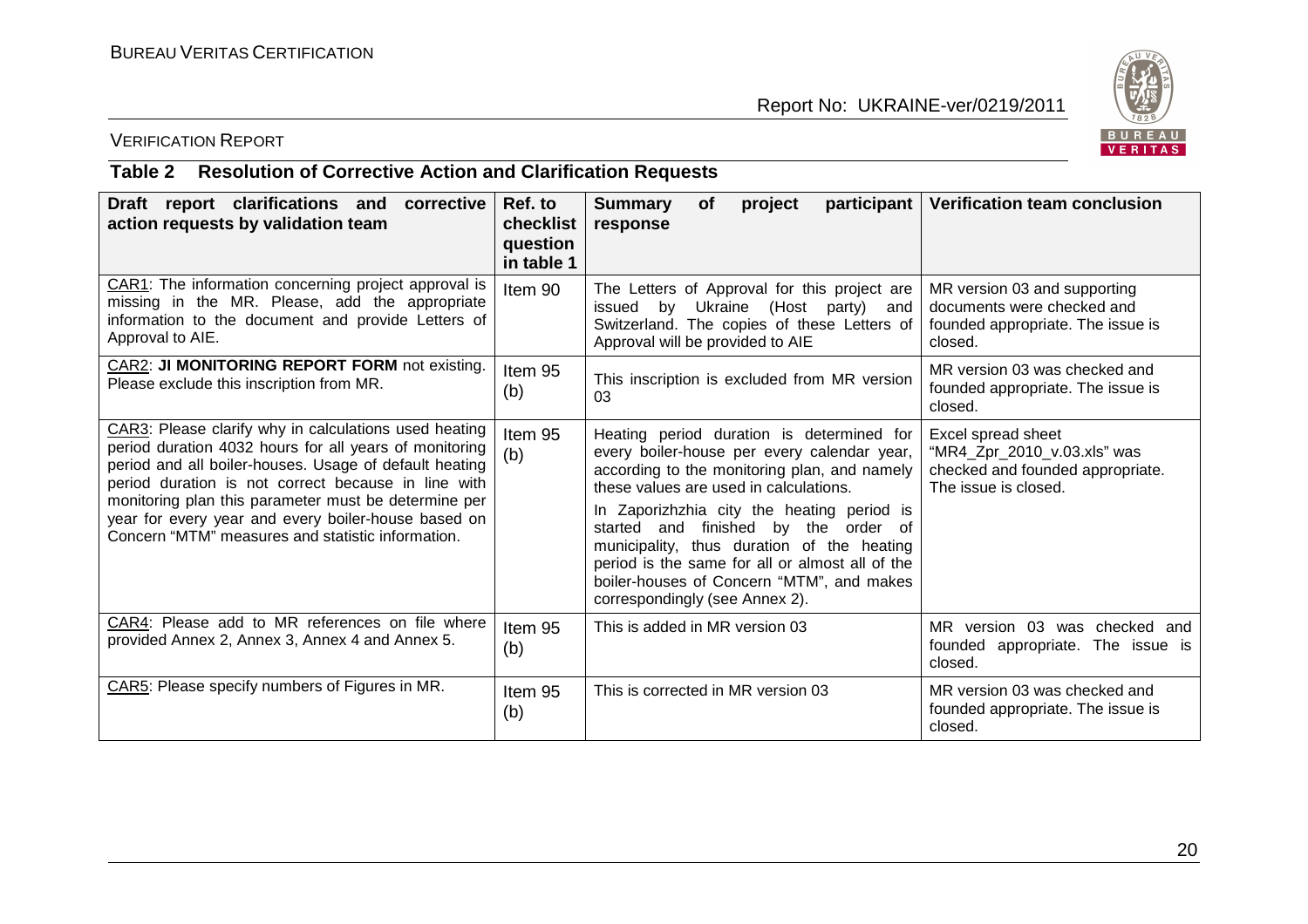

| BUREAU<br><b>VERIFICATION REPORT</b><br>VERITAS                                                                                                                                                                                                                                         |                |                                                                                                                                                                                                                                                                                                                                                                                                                                                                                                                                                                                                                                                                                                                                                                                                                                            |                                                                               |
|-----------------------------------------------------------------------------------------------------------------------------------------------------------------------------------------------------------------------------------------------------------------------------------------|----------------|--------------------------------------------------------------------------------------------------------------------------------------------------------------------------------------------------------------------------------------------------------------------------------------------------------------------------------------------------------------------------------------------------------------------------------------------------------------------------------------------------------------------------------------------------------------------------------------------------------------------------------------------------------------------------------------------------------------------------------------------------------------------------------------------------------------------------------------------|-------------------------------------------------------------------------------|
| CAR6: Some of the word in MR provided in Ukrainian.<br>Please correct.                                                                                                                                                                                                                  | Item 95<br>(b) | This is corrected in MR version 03                                                                                                                                                                                                                                                                                                                                                                                                                                                                                                                                                                                                                                                                                                                                                                                                         | MR version 03 was checked and<br>founded appropriate. The issue is<br>closed. |
| CAR7: Please clarify why in calculations same<br>Recalculating factor for average load during heating<br>period was used for all years of monitoring period. In<br>line with monitoring plan this parameter must be<br>determine once per year based on statistic data of this<br>year. | Item 95<br>(b) | According to the developed and determined<br>JI-project specific approach used in the JI<br>projects on rehabilitation of the district heating<br>systems in Ukraine, the baseline value of<br>Recalculating factor for average load during<br>heating period (g), determined once after the<br>end of the base year, is used for almost all<br>calculations. Only in case when in the base<br>year the hot water supply service was absent<br>at all $((1-a^b) = 0)$ , and in the reported year this<br>service was provided (due to improvement of<br>heat supply service quality for population), the<br>value of parameter $(g)$ for the reported year is<br>to be used. In this project there are no such<br>cases, thus it is not necessary to determine<br>parameter (g) for each year since it will not be<br>used in calculations | MR version 03 was checked and<br>founded appropriate. The issue is<br>closed. |
| CL1: Amounts of emission reductions provided in PDD<br>and MR are different. Pleas clarify.                                                                                                                                                                                             | Item 92        | Amounts of emission reductions provided in<br>PDD were estimated as predictable values on<br>the base of expected results of the main<br>planned energy saving measures.<br>Amounts of emission reductions provided in<br>the MR are calculated based on the actual<br>fuel consumption in a reported year, as well<br>actual<br>external<br>conditions.<br>with<br>as<br>of the<br>Dynamic<br><b>Baseline</b><br>construction<br>according to the used JI-project specific<br>approach.                                                                                                                                                                                                                                                                                                                                                   | The issue is closed.                                                          |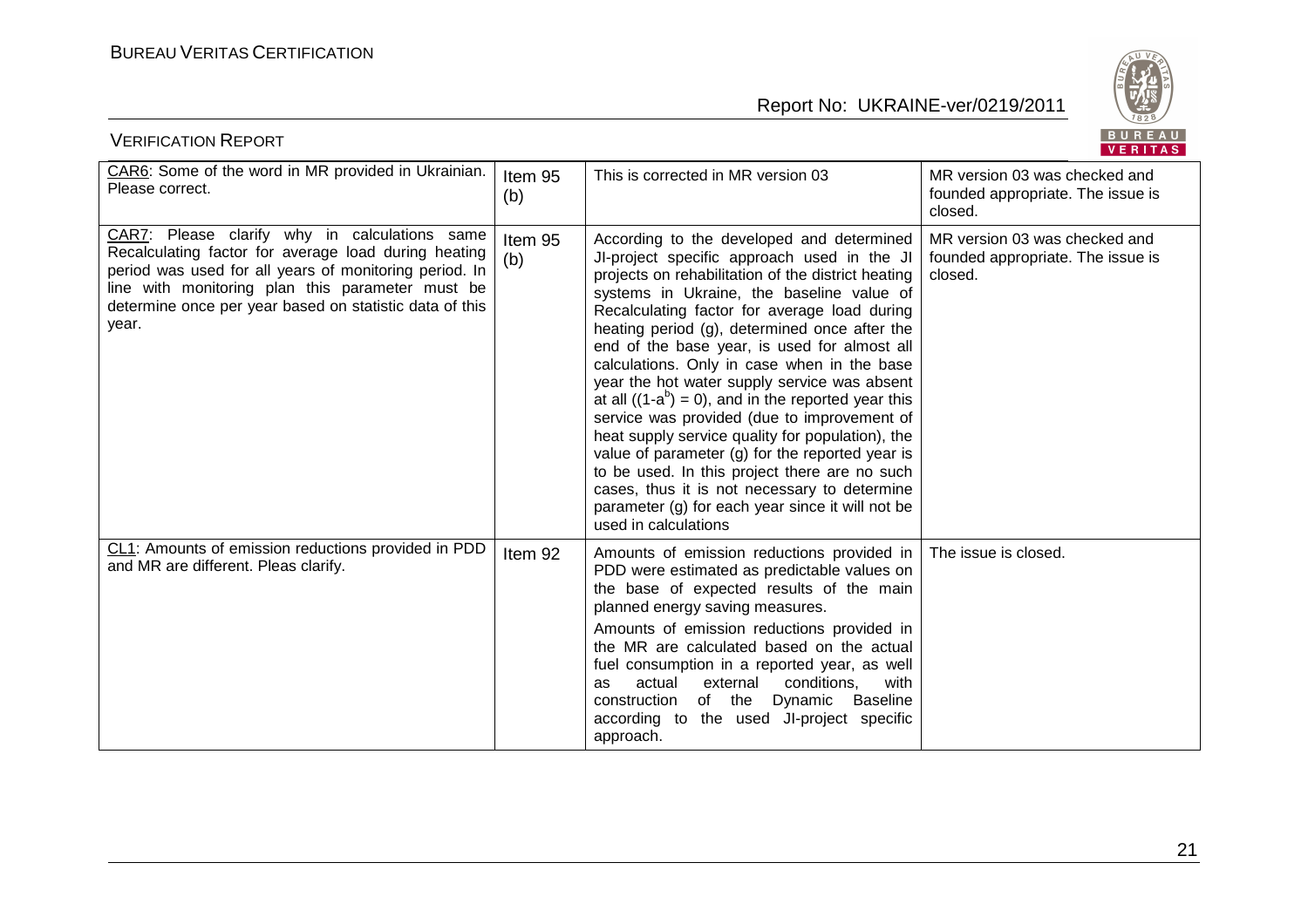

| BUREAU<br><b>VERIFICATION REPORT</b><br>VERITAS                                                                                                                    |                |                                                                                                                                                                                                                                                                                                                                                                                                                                                                                |                                                       |  |
|--------------------------------------------------------------------------------------------------------------------------------------------------------------------|----------------|--------------------------------------------------------------------------------------------------------------------------------------------------------------------------------------------------------------------------------------------------------------------------------------------------------------------------------------------------------------------------------------------------------------------------------------------------------------------------------|-------------------------------------------------------|--|
| CL2: Please, explain what 22 in the formula for<br>calculation of conversion factor for the average load<br>within the heating period. Please justify this number. | Item 95<br>(b) | The number "22" in the formula for calculation<br>of conversion factor for the average load<br>within the heating period corresponds to the<br>minimum outside temperature -22 °C<br>determined for Zaporizhzhia city in valid<br>normative document "KTM 204 Ukraine 244-<br>94" (2001).<br>Maximum connected load to a boiler-house<br>that is required for heating is calculated<br>according to heat demand at the minimum<br>outside temperature.                         | The issue is closed.                                  |  |
| CL3: Please clarify why some of the numbers in excel<br>spread sheets marked in red.                                                                               | Item 95<br>(b) | The negative values of emission reductions in<br>excel spread sheets are marked in red for<br>visualization.                                                                                                                                                                                                                                                                                                                                                                   | The issue is closed.                                  |  |
| CL4: Please clarify why emission reduction for some of<br>the boiler-houses is negative.                                                                           | Item 95<br>(b) | In MR calculations the actual amounts of fuel<br>consumption are used, with taking into<br>account the actual conditions such as outside<br>temperature, actual heated area and hot<br>water supply service customers number,<br>actual duration of services, etc.<br>Unfortunately, operation of some of the boiler-<br>houses wasn't effective in reported year, and<br>led to even increased amount of emissions,<br>emission<br>that is treated as negative<br>reductions. | Response founded appropriate. The<br>issue is closed. |  |